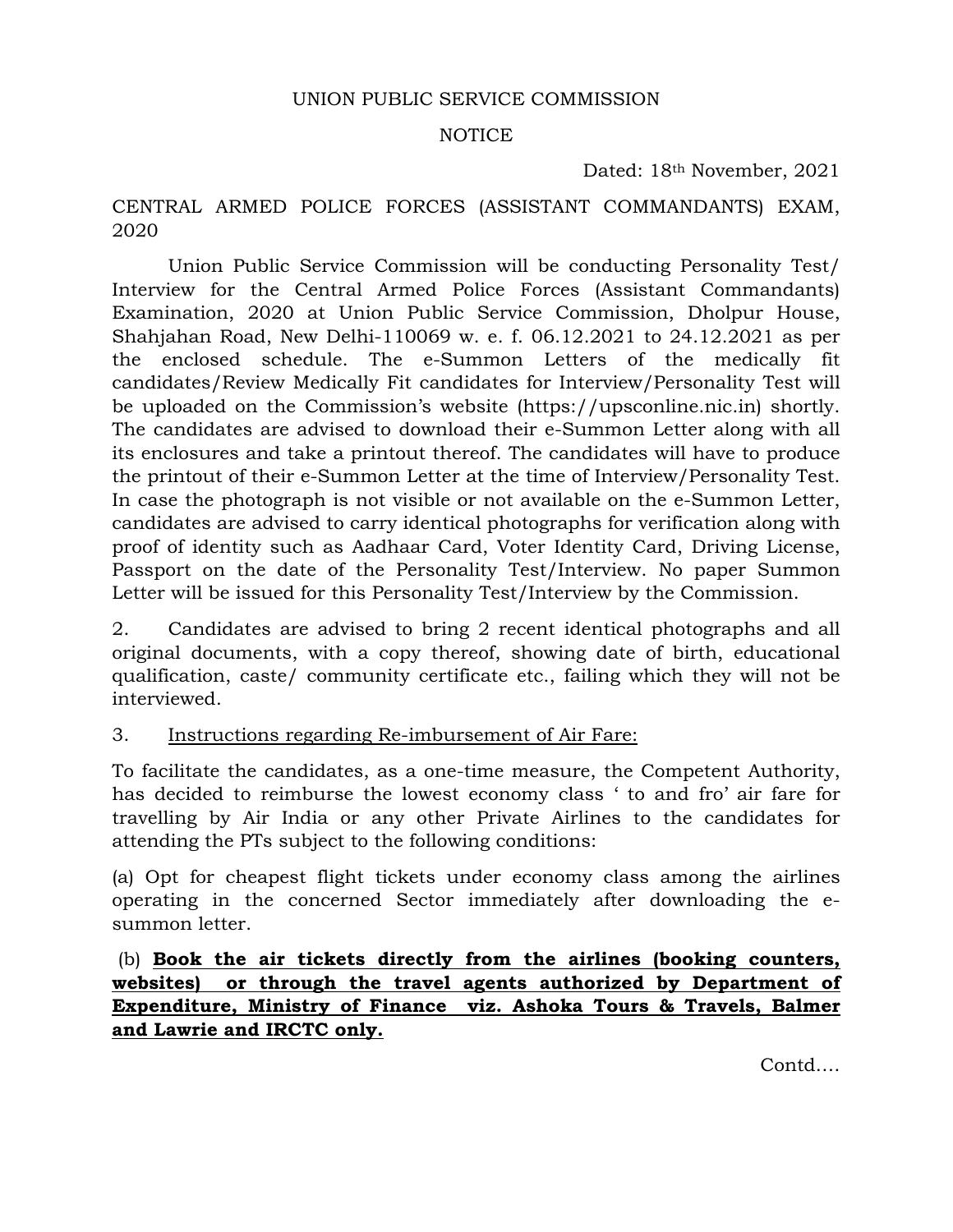### (c) **Air Tickets booked through Private travel agents viz. Make Mytrip, Yatra, Goibibo, Ease Mytrip etc. will not be reimbursed**.

(d) Bring hard copies of Air Tickets(To& fro journey) showing the details of air fare alongwith Boarding Pass (for onward journey only) for reimbursement.

# (e) **Second/Sleeper Class Train fare(Mail Express) will be reimbursed if the candidates perform their journey by Rail irrespective of Class in accordance with para 132 of Service Rule**.

4. Covid-19 Related Instructions:

i) It will be mandatory for every candidate to maintain social distancing and personal hygiene all the times.

ii) Every candidate will wash or sanitize his/her hands at regular intervals, and will not spit in public place.

iii) The candidates will have to wear proper face mask all the time while they are in the Commission's premises.

iv) However, they will have to remove their face mask as and when asked by the exam functionaries, for verification purposes.

# **v) Candidates are requested to bring RT-PCR negative report alongwith themselves which should not be more than 48 hours(Sample collection) before reporting to the UPSC. Only hard copy will be accepted if your report is found to be positive, you have to immediately inform the Commission about the same either by mail/telephone.**

vi) If a candidate is COVID-19 positive or having symptoms similar to the symptoms of this disease, his/her case will be decided by the Commission separately and he/she will be informed at his/her registered email immediately.

5. On reaching the Commission, all candidates will be provided a 'Sealed Kit' consisting of face mask, face shield, a bottle of sanitizer and hand gloves. The Commission has taken all precautionary and safety measures for contactless Interview/Personality Test in order to shield the interviewers and the interviewees appropriately. The Commission's staff concerned will also be equipped with suitable protective gear. Seating arrangement for the candidates will ensure safe physical distancing.

6. In case of any discrepancy, the candidate may contact UPSC Facilitation Counter in person or on Tel. Nos. 23381125, 23098543 and 23385271.

Union Public Service Commission

New Delhi – 110069, Dated the 18th November, 2021/ 27 Kartika, Saka 1943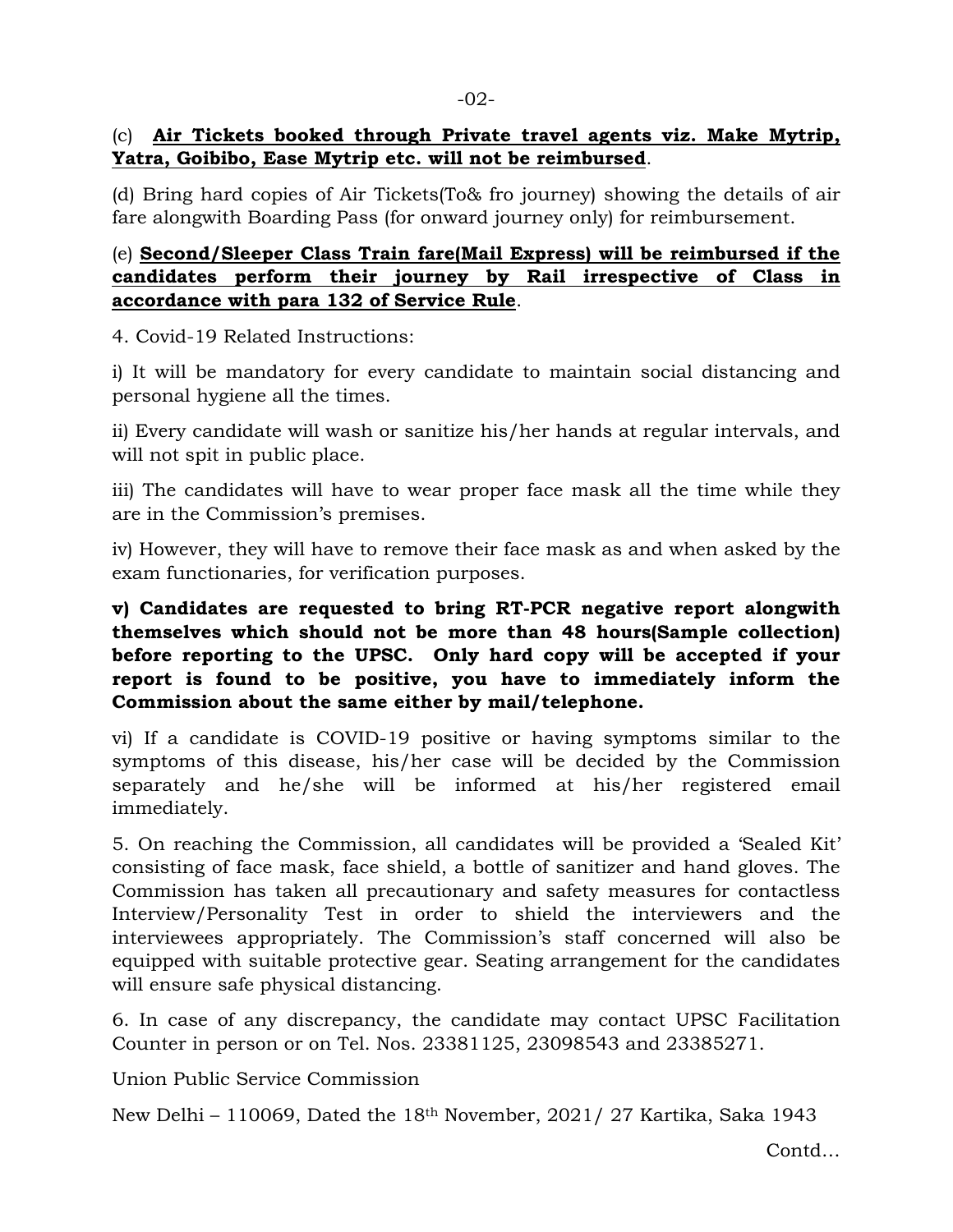| S. No.         | roll_no | <b>Date of Interview</b>    | <b>Session</b> |
|----------------|---------|-----------------------------|----------------|
| 1              | 0851898 | MONDAY, 06th DECEMBER, 2021 | Forenoon       |
| $\overline{2}$ | 2403411 | MONDAY, 06th DECEMBER, 2021 | Forenoon       |
| 3              | 0865114 | MONDAY, 06th DECEMBER, 2021 | Forenoon       |
| 4              | 0845422 | MONDAY, 06th DECEMBER, 2021 | Forenoon       |
| 5              | 3504802 | MONDAY, 06th DECEMBER, 2021 | Forenoon       |
| 6              | 0865400 | MONDAY, 06th DECEMBER, 2021 | Forenoon       |
| $\overline{7}$ | 0822366 | MONDAY, 06th DECEMBER, 2021 | Forenoon       |
| 8              | 4200436 | MONDAY, 06th DECEMBER, 2021 | Forenoon       |
| 9              | 4100102 | MONDAY, 06th DECEMBER, 2021 | Forenoon       |
| 10             | 1407391 | MONDAY, 06th DECEMBER, 2021 | Forenoon       |
| 11             | 0866700 | MONDAY, 06th DECEMBER, 2021 | Forenoon       |
| 12             | 0827525 | MONDAY, 06th DECEMBER, 2021 | Forenoon       |
| 13             | 0819127 | MONDAY, 06th DECEMBER, 2021 | Forenoon       |
| 14             | 0500527 | MONDAY, 06th DECEMBER, 2021 | Forenoon       |
| 15             | 2604640 | MONDAY, 06th DECEMBER, 2021 | Forenoon       |
| 16             | 4104024 | MONDAY, 06th DECEMBER, 2021 | Afternoon      |
| 17             | 0840508 | MONDAY, 06th DECEMBER, 2021 | Afternoon      |
| 18             | 4101917 | MONDAY, 06th DECEMBER, 2021 | Afternoon      |
| 19             | 0806795 | MONDAY, 06th DECEMBER, 2021 | Afternoon      |
| 20             | 1202743 | MONDAY, 06th DECEMBER, 2021 | Afternoon      |
| 21             | 1902517 | MONDAY, 06th DECEMBER, 2021 | Afternoon      |
| 22             | 0865380 | MONDAY, 06th DECEMBER, 2021 | Afternoon      |
| 23             | 0859387 | MONDAY, 06th DECEMBER, 2021 | Afternoon      |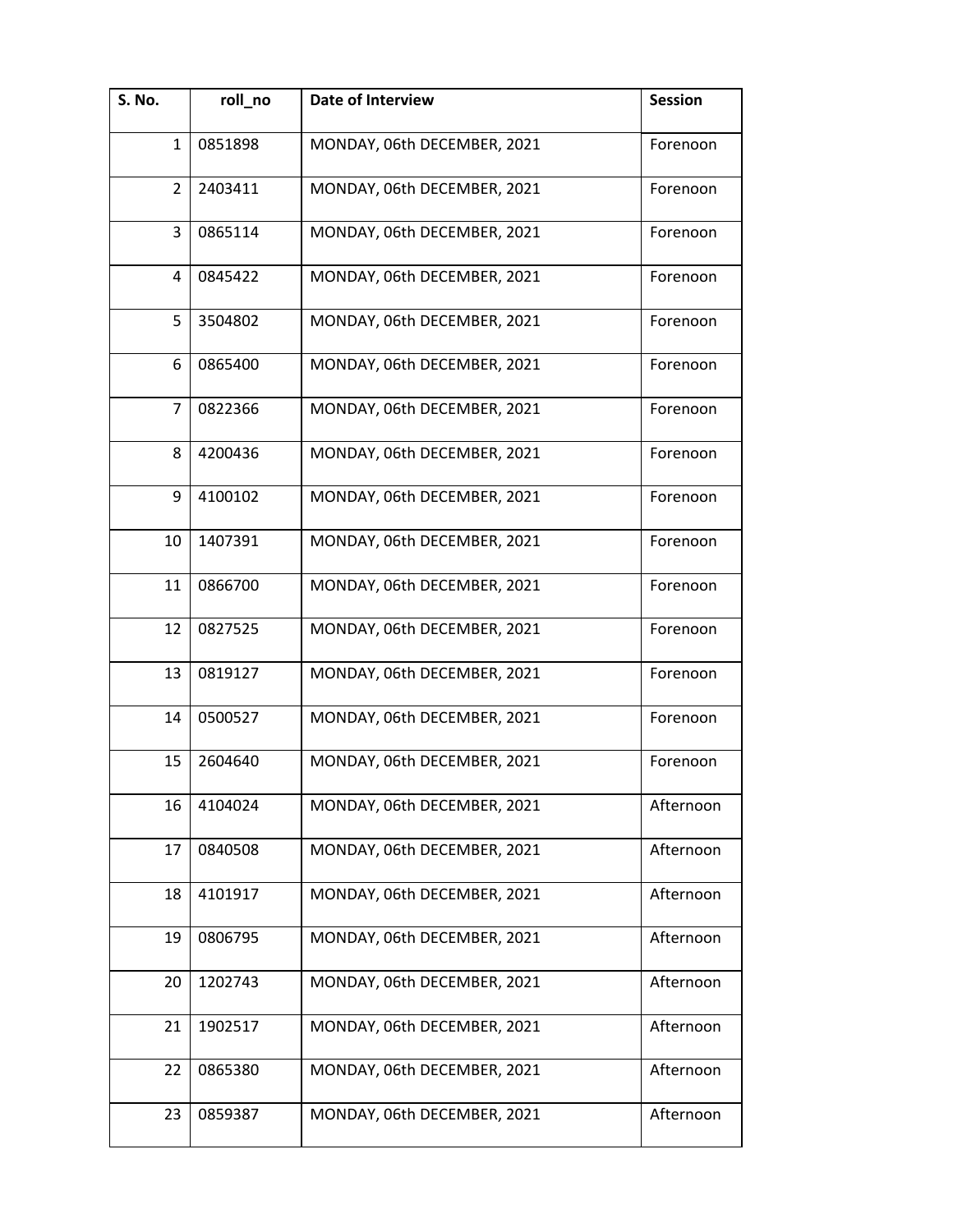| 24 | 5407641 | Monday, 06th DECEMBER, 2021  | Afternoon |
|----|---------|------------------------------|-----------|
| 25 | 0828750 | Monday, 06th DECEMBER, 2021  | Afternoon |
| 26 | 0202231 | Monday, 06th DECEMBER, 2021  | Afternoon |
| 27 | 1901382 | Monday, 06th DECEMBER, 2021  | Afternoon |
| 28 | 1403474 | Monday, 06th DECEMBER, 2021  | Afternoon |
| 29 | 0816394 | Monday, 06th DECEMBER, 2021  | Afternoon |
| 30 | 0863949 | Monday, 06th DECEMBER, 2021  | Afternoon |
| 31 | 0822183 | Monday, 06th DECEMBER, 2021  | Afternoon |
| 32 | 2403910 | Monday, 06th DECEMBER, 2021  | Afternoon |
| 33 | 1120011 | Monday, 06th DECEMBER, 2021  | Afternoon |
| 34 | 0501098 | Tuesday, 07th DECEMBER, 2021 | Forenoon  |
| 35 | 0863822 | Tuesday, 07th DECEMBER, 2021 | Forenoon  |
| 36 | 0101681 | Tuesday, 07th DECEMBER, 2021 | Forenoon  |
| 37 | 0822914 | Tuesday, 07th DECEMBER, 2021 | Forenoon  |
| 38 | 3400377 | Tuesday, 07th DECEMBER, 2021 | Forenoon  |
| 39 | 0860700 | Tuesday, 07th DECEMBER, 2021 | Forenoon  |
| 40 | 0504838 | Tuesday, 07th DECEMBER, 2021 | Forenoon  |
| 41 | 0820306 | Tuesday, 07th DECEMBER, 2021 | Forenoon  |
| 42 | 0835954 | Tuesday, 07th DECEMBER, 2021 | Forenoon  |
| 43 | 0823207 | Tuesday, 07th DECEMBER, 2021 | Forenoon  |
| 44 | 1901055 | Tuesday, 07th DECEMBER, 2021 | Forenoon  |
| 45 | 1121046 | Tuesday, 07th DECEMBER, 2021 | Forenoon  |
| 46 | 0855781 | Tuesday, 07th DECEMBER, 2021 | Forenoon  |
| 47 | 3505683 | Tuesday, 07th DECEMBER, 2021 | Forenoon  |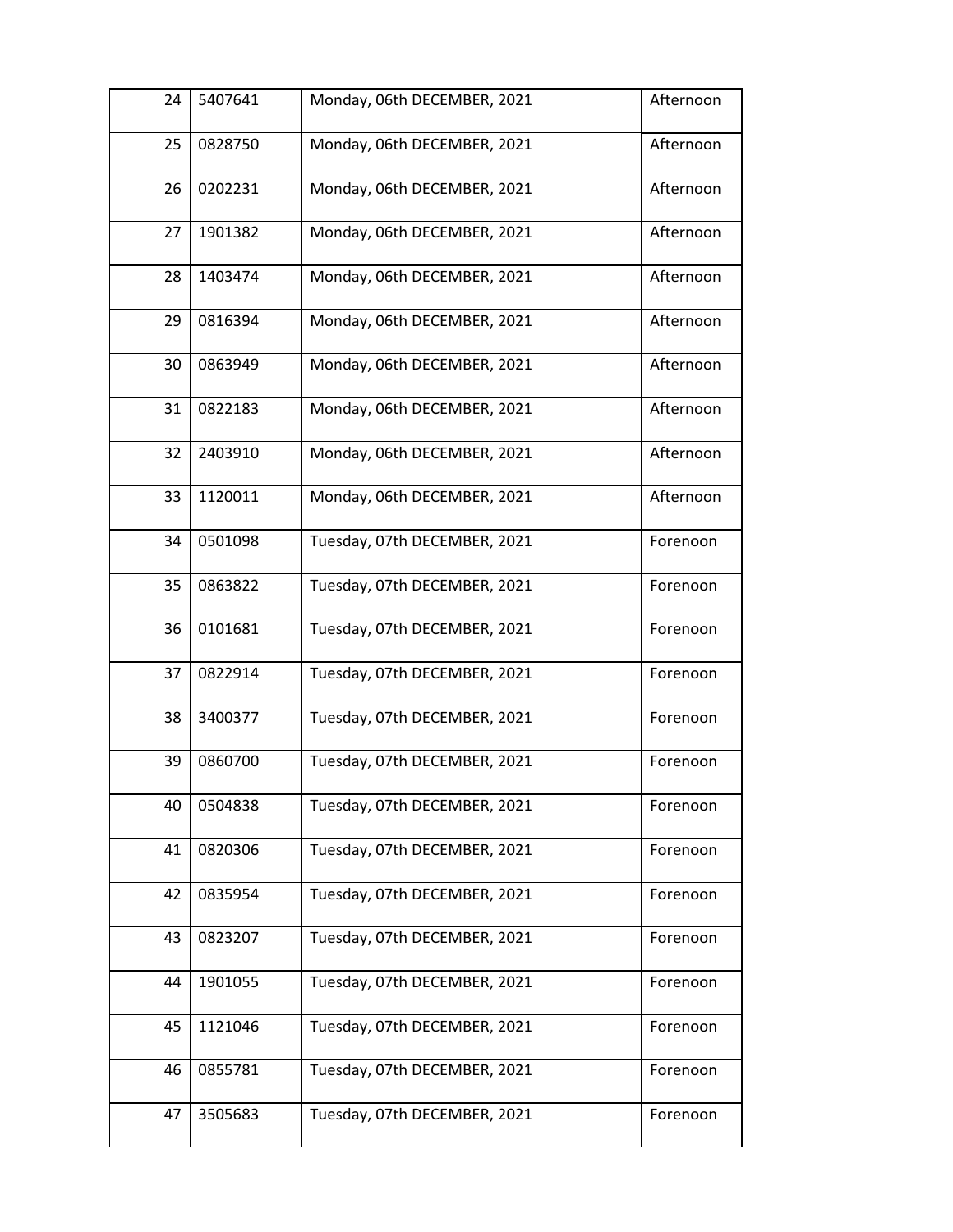| 48 | 0807660 | Tuesday, 07th DECEMBER, 2021   | Forenoon  |
|----|---------|--------------------------------|-----------|
| 49 | 0840286 | Tuesday, 07th DECEMBER, 2021   | Forenoon  |
| 50 | 0201175 | Tuesday, 07th DECEMBER, 2021   | Forenoon  |
| 51 | 0205845 | Tuesday, 07th DECEMBER, 2021   | Forenoon  |
| 52 | 3504513 | Tuesday, 07th DECEMBER, 2021   | Afternoon |
| 53 | 1410491 | Tuesday, 07th DECEMBER, 2021   | Afternoon |
| 54 | 3600651 | Tuesday, 07th DECEMBER, 2021   | Afternoon |
| 55 | 0300117 | Tuesday, 07th DECEMBER, 2021   | Afternoon |
| 56 | 0845989 | Tuesday, 07th DECEMBER, 2021   | Afternoon |
| 57 | 0202128 | Tuesday, 07th DECEMBER, 2021   | Afternoon |
| 58 | 0863125 | Tuesday, 07th DECEMBER, 2021   | Afternoon |
| 59 | 1902274 | Tuesday, 07th DECEMBER, 2021   | Afternoon |
| 60 | 0864490 | Tuesday, 07th DECEMBER, 2021   | Afternoon |
| 61 | 0801046 | Tuesday, 07th DECEMBER, 2021   | Afternoon |
| 62 | 1202232 | Tuesday, 07th DECEMBER, 2021   | Afternoon |
| 63 | 0858609 | Tuesday, 07th DECEMBER, 2021   | Afternoon |
| 64 | 0411635 | Tuesday, 07th DECEMBER, 2021   | Afternoon |
| 65 | 0850073 | Tuesday, 07th DECEMBER, 2021   | Afternoon |
| 66 | 0821568 | Tuesday, 07th DECEMBER, 2021   | Afternoon |
| 67 | 2621715 | Tuesday, 07th DECEMBER, 2021   | Afternoon |
| 68 | 0507277 | Tuesday, 07th DECEMBER, 2021   | Afternoon |
| 69 | 0214460 | Tuesday, 07th DECEMBER, 2021   | Afternoon |
| 70 | 1701455 | Wednesday, 08th December, 2021 | Forenoon  |
| 71 | 0848334 | Wednesday, 08th December, 2021 | Forenoon  |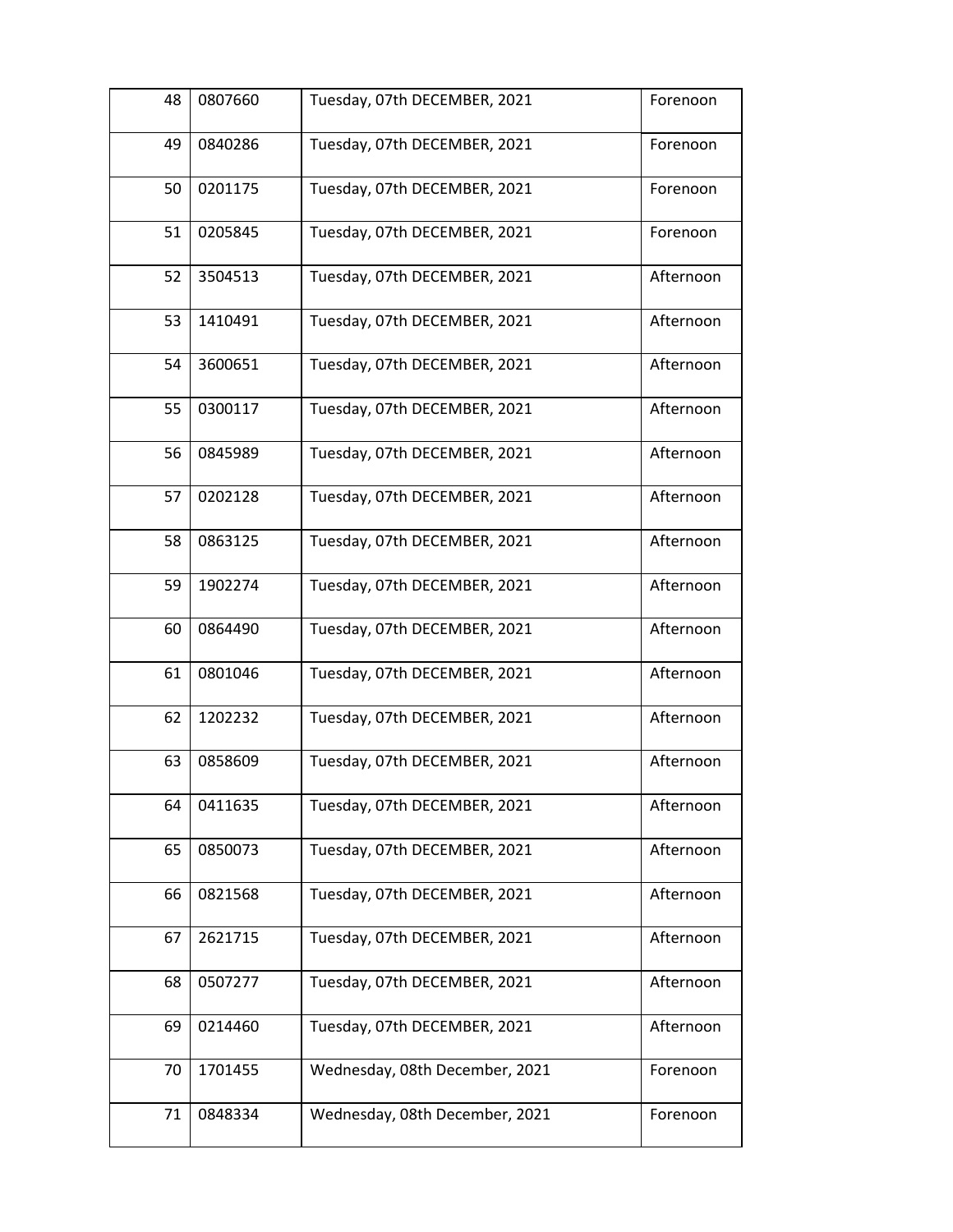| 72 | 0214706 | Wednesday, 08th December, 2021 | Forenoon  |
|----|---------|--------------------------------|-----------|
| 73 | 3510170 | Wednesday, 08th December, 2021 | Forenoon  |
| 74 | 1109099 | Wednesday, 08th December, 2021 | Forenoon  |
| 75 | 1104098 | Wednesday, 08th December, 2021 | Forenoon  |
| 76 | 0837369 | Wednesday, 08th December, 2021 | Forenoon  |
| 77 | 0510696 | Wednesday, 08th December, 2021 | Forenoon  |
| 78 | 5201572 | Wednesday, 08th December, 2021 | Forenoon  |
| 79 | 0500493 | Wednesday, 08th December, 2021 | Forenoon  |
| 80 | 0410167 | Wednesday, 08th December, 2021 | Forenoon  |
| 81 | 1900649 | Wednesday, 08th December, 2021 | Forenoon  |
| 82 | 3511111 | Wednesday, 08th December, 2021 | Forenoon  |
| 83 | 3507075 | Wednesday, 08th December, 2021 | Forenoon  |
| 84 | 5300516 | Wednesday, 08th December, 2021 | Forenoon  |
| 85 | 0843518 | Wednesday, 08th December, 2021 | Forenoon  |
| 86 | 0849045 | Wednesday, 08th December, 2021 | Forenoon  |
| 87 | 1108560 | Wednesday, 08th December, 2021 | Forenoon  |
| 88 | 0817712 | Wednesday, 08th December, 2021 | Afternoon |
| 89 | 0852461 | Wednesday, 08th December, 2021 | Afternoon |
| 90 | 0511982 | Wednesday, 08th December, 2021 | Afternoon |
| 91 | 0849890 | Wednesday, 08th December, 2021 | Afternoon |
| 92 | 4100487 | Wednesday, 08th December, 2021 | Afternoon |
| 93 | 0842896 | Wednesday, 08th December, 2021 | Afternoon |
| 94 | 0807207 | Wednesday, 08th December, 2021 | Afternoon |
| 95 | 0503193 | Wednesday, 08th December, 2021 | Afternoon |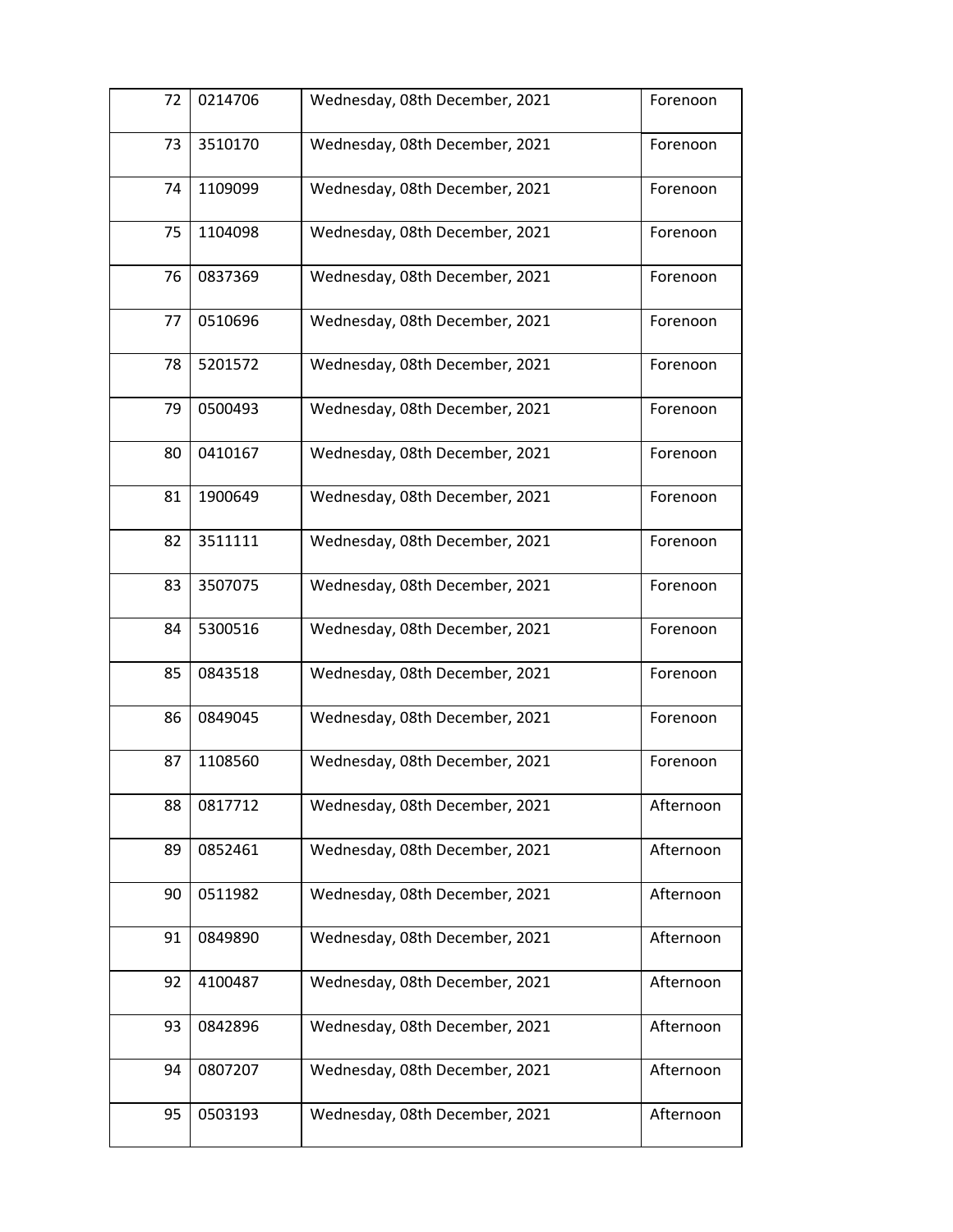| 96  | 3508507 | Wednesday, 08th December, 2021 | Afternoon |
|-----|---------|--------------------------------|-----------|
| 97  | 1515800 | Wednesday, 08th December, 2021 | Afternoon |
| 98  | 3502452 | Wednesday, 08th December, 2021 | Afternoon |
| 99  | 1304299 | Wednesday, 08th December, 2021 | Afternoon |
| 100 | 3401290 | Wednesday, 08th December, 2021 | Afternoon |
| 101 | 0857722 | Wednesday, 08th December, 2021 | Afternoon |
| 102 | 0823945 | Wednesday, 08th December, 2021 | Afternoon |
| 103 | 0858292 | Wednesday, 08th December, 2021 | Afternoon |
| 104 | 0825685 | Wednesday, 08th December, 2021 | Afternoon |
| 105 | 1103498 | Wednesday, 08th December, 2021 | Afternoon |
| 106 | 0812166 | Thursday, 09th December, 2021  | Forenoon  |
| 107 | 0803997 | Thursday, 09th December, 2021  | Forenoon  |
| 108 | 0512574 | Thursday, 09th December, 2021  | Forenoon  |
| 109 | 0506825 | Thursday, 09th December, 2021  | Forenoon  |
| 110 | 1101574 | Thursday, 09th December, 2021  | Forenoon  |
| 111 | 5101253 | Thursday, 09th December, 2021  | Forenoon  |
| 112 | 1200324 | Thursday, 09th December, 2021  | Forenoon  |
| 113 | 0821090 | Thursday, 09th December, 2021  | Forenoon  |
| 114 | 0401900 | Thursday, 09th December, 2021  | Forenoon  |
| 115 | 0211409 | Thursday, 09th December, 2021  | Forenoon  |
| 116 | 0411748 | Thursday, 09th December, 2021  | Forenoon  |
| 117 | 0500939 | Thursday, 09th December, 2021  | Forenoon  |
| 118 | 0828092 | Thursday, 09th December, 2021  | Forenoon  |
| 119 | 0205892 | Thursday, 09th December, 2021  | Forenoon  |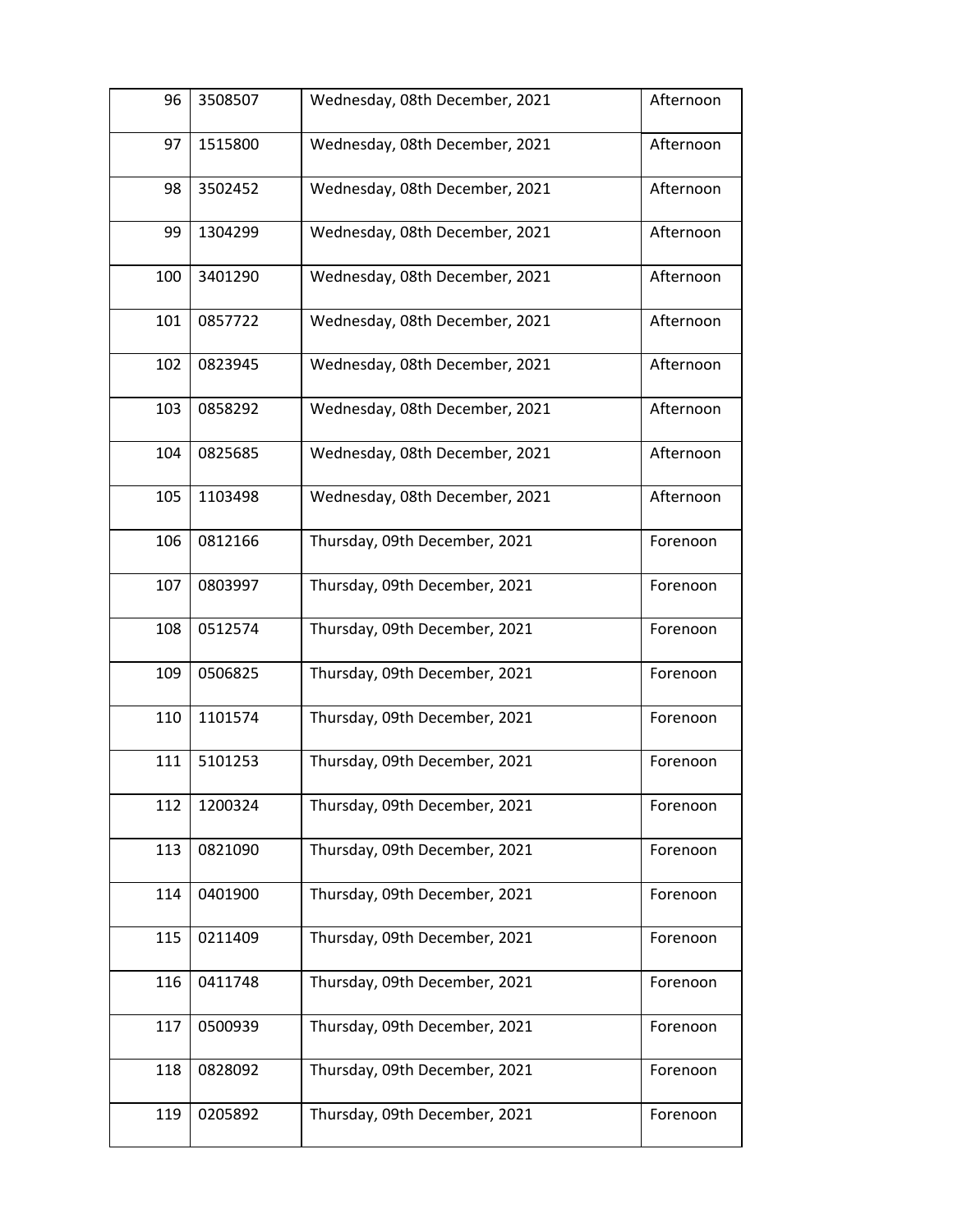| 120 | 0511364 | Thursday, 09th December, 2021 | Forenoon  |
|-----|---------|-------------------------------|-----------|
| 121 | 3500152 | Thursday, 09th December, 2021 | Forenoon  |
| 122 | 0805205 | Thursday, 09th December, 2021 | Forenoon  |
| 123 | 0501739 | Thursday, 09th December, 2021 | Forenoon  |
| 124 | 1901515 | Thursday, 09th December, 2021 | Afternoon |
| 125 | 0852740 | Thursday, 09th December, 2021 | Afternoon |
| 126 | 1511123 | Thursday, 09th December, 2021 | Afternoon |
| 127 | 1100133 | Thursday, 09th December, 2021 | Afternoon |
| 128 | 0842360 | Thursday, 09th December, 2021 | Afternoon |
| 129 | 0301448 | Thursday, 09th December, 2021 | Afternoon |
| 130 | 1120938 | Thursday, 09th December, 2021 | Afternoon |
| 131 | 0601545 | Thursday, 09th December, 2021 | Afternoon |
| 132 | 0213652 | Thursday, 09th December, 2021 | Afternoon |
| 133 | 2620552 | Thursday, 09th December, 2021 | Afternoon |
| 134 | 1006628 | Thursday, 09th December, 2021 | Afternoon |
| 135 | 0865271 | Thursday, 09th December, 2021 | Afternoon |
| 136 | 2621720 | Thursday, 09th December, 2021 | Afternoon |
| 137 | 1101206 | Thursday, 09th December, 2021 | Afternoon |
| 138 | 0806902 | Thursday, 09th December, 2021 | Afternoon |
| 139 | 0843958 | Thursday, 09th December, 2021 | Afternoon |
| 140 | 1513063 | Thursday, 09th December, 2021 | Afternoon |
| 141 | 0811477 | Thursday, 09th December, 2021 | Afternoon |
| 142 | 1100772 | Friday, 10th December, 2021   | Forenoon  |
| 143 | 2623190 | Friday, 10th December, 2021   | Forenoon  |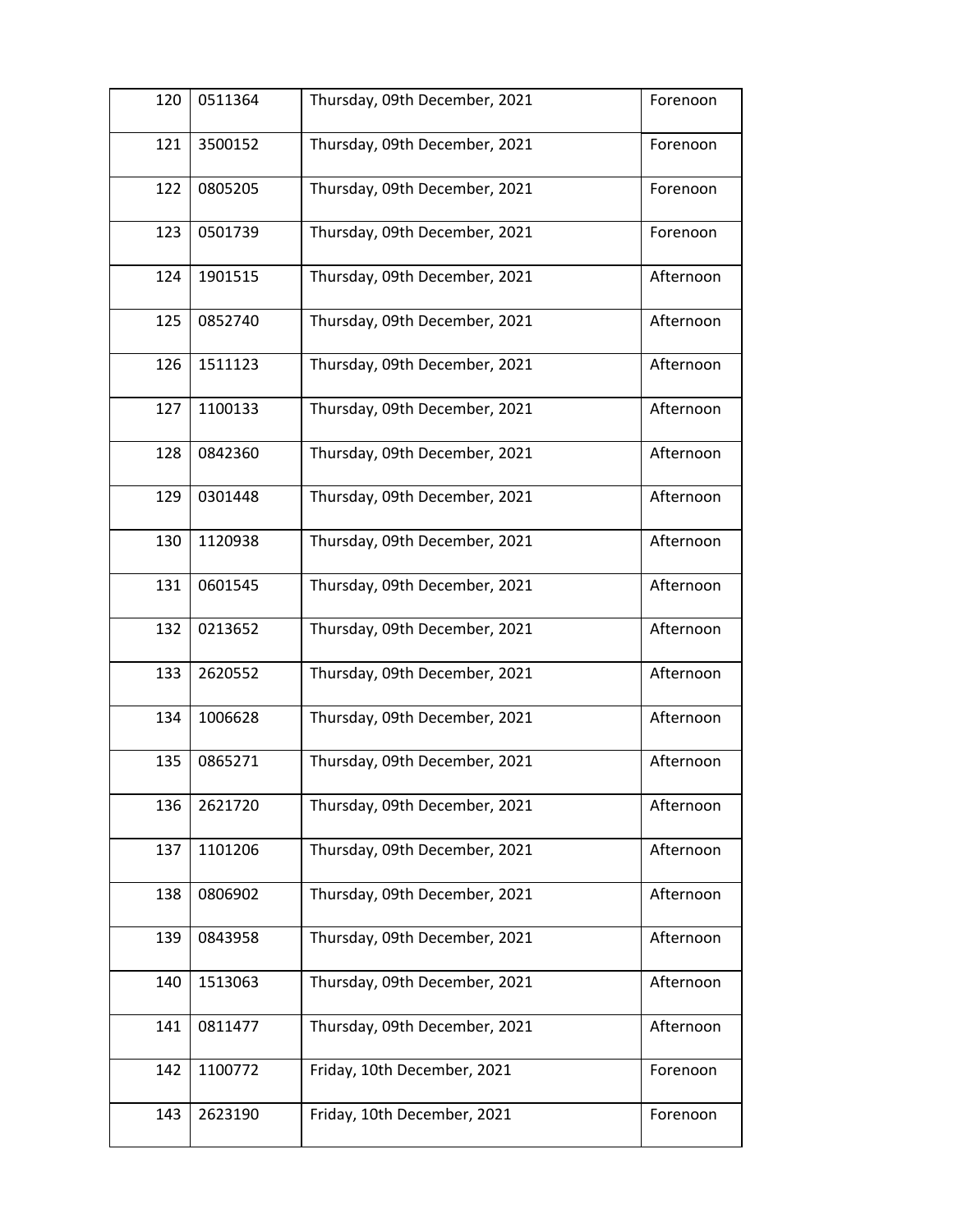| 144 | 2614838 | Friday, 10th December, 2021 | Forenoon  |
|-----|---------|-----------------------------|-----------|
| 145 | 0405877 | Friday, 10th December, 2021 | Forenoon  |
| 146 | 0826358 | Friday, 10th December, 2021 | Forenoon  |
| 147 | 1004749 | Friday, 10th December, 2021 | Forenoon  |
| 148 | 0832608 | Friday, 10th December, 2021 | Forenoon  |
| 149 | 0214028 | Friday, 10th December, 2021 | Forenoon  |
| 150 | 0838598 | Friday, 10th December, 2021 | Forenoon  |
| 151 | 0810916 | Friday, 10th December, 2021 | Forenoon  |
| 152 | 1901423 | Friday, 10th December, 2021 | Forenoon  |
| 153 | 3500123 | Friday, 10th December, 2021 | Forenoon  |
| 154 | 3401342 | Friday, 10th December, 2021 | Forenoon  |
| 155 | 0851750 | Friday, 10th December, 2021 | Forenoon  |
| 156 | 1119504 | Friday, 10th December, 2021 | Forenoon  |
| 157 | 1515776 | Friday, 10th December, 2021 | Forenoon  |
| 158 | 1505771 | Friday, 10th December, 2021 | Forenoon  |
| 159 | 0826995 | Friday, 10th December, 2021 | Forenoon  |
| 160 | 0842361 | Friday, 10th December, 2021 | Afternoon |
| 161 | 0211465 | Friday, 10th December, 2021 | Afternoon |
| 162 | 2617363 | Friday, 10th December, 2021 | Afternoon |
| 163 | 0846651 | Friday, 10th December, 2021 | Afternoon |
| 164 | 3500628 | Friday, 10th December, 2021 | Afternoon |
| 165 | 0403780 | Friday, 10th December, 2021 | Afternoon |
| 166 | 0819236 | Friday, 10th December, 2021 | Afternoon |
| 167 | 4102992 | Friday, 10th December, 2021 | Afternoon |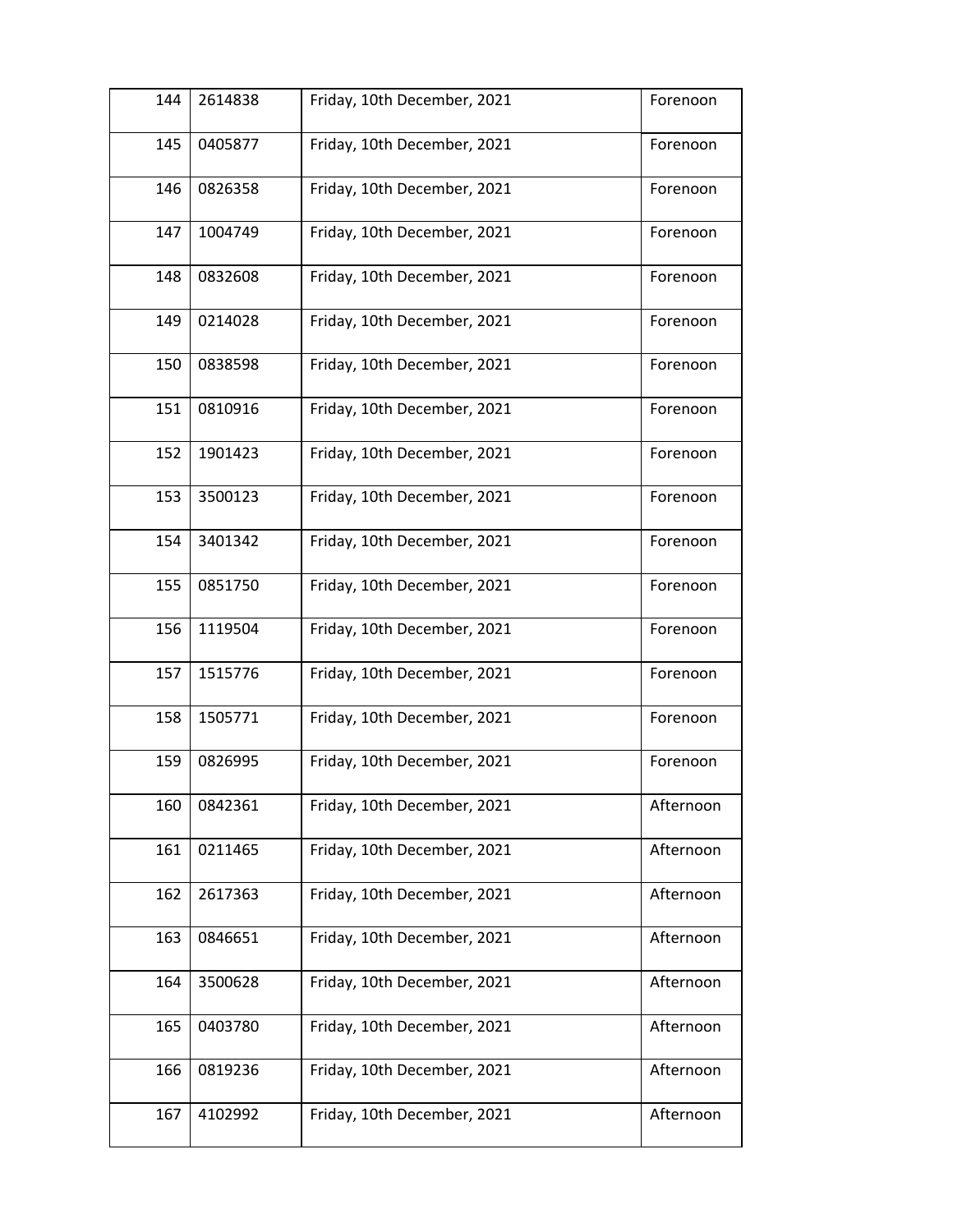| 168 | 1116697 | Friday, 10th December, 2021 | Afternoon |
|-----|---------|-----------------------------|-----------|
| 169 | 2619047 | Friday, 10th December, 2021 | Afternoon |
| 170 | 0843682 | Friday, 10th December, 2021 | Afternoon |
| 171 | 0834080 | Friday, 10th December, 2021 | Afternoon |
| 172 | 1503744 | Friday, 10th December, 2021 | Afternoon |
| 173 | 0829926 | Friday, 10th December, 2021 | Afternoon |
| 174 | 1117181 | Friday, 10th December, 2021 | Afternoon |
| 175 | 0864569 | Friday, 10th December, 2021 | Afternoon |
| 176 | 5404787 | Friday, 10th December, 2021 | Afternoon |
| 177 | 3402089 | Friday, 10th December, 2021 | Afternoon |
| 178 | 0843638 | Monday, 13th December, 2021 | Forenoon  |
| 179 | 0840203 | Monday, 13th December, 2021 | Forenoon  |
| 180 | 0810815 | Monday, 13th December, 2021 | Forenoon  |
| 181 | 0825559 | Monday, 13th December, 2021 | Forenoon  |
| 182 | 0510061 | Monday, 13th December, 2021 | Forenoon  |
| 183 | 0701879 | Monday, 13th December, 2021 | Forenoon  |
| 184 | 0821525 | Monday, 13th December, 2021 | Forenoon  |
| 185 | 0510104 | Monday, 13th December, 2021 | Forenoon  |
| 186 | 1101245 | Monday, 13th December, 2021 | Forenoon  |
| 187 | 0412234 | Monday, 13th December, 2021 | Forenoon  |
| 188 | 0512556 | Monday, 13th December, 2021 | Forenoon  |
| 189 | 0808777 | Monday, 13th December, 2021 | Forenoon  |
| 190 | 0406090 | Monday, 13th December, 2021 | Forenoon  |
| 191 | 0505498 | Monday, 13th December, 2021 | Forenoon  |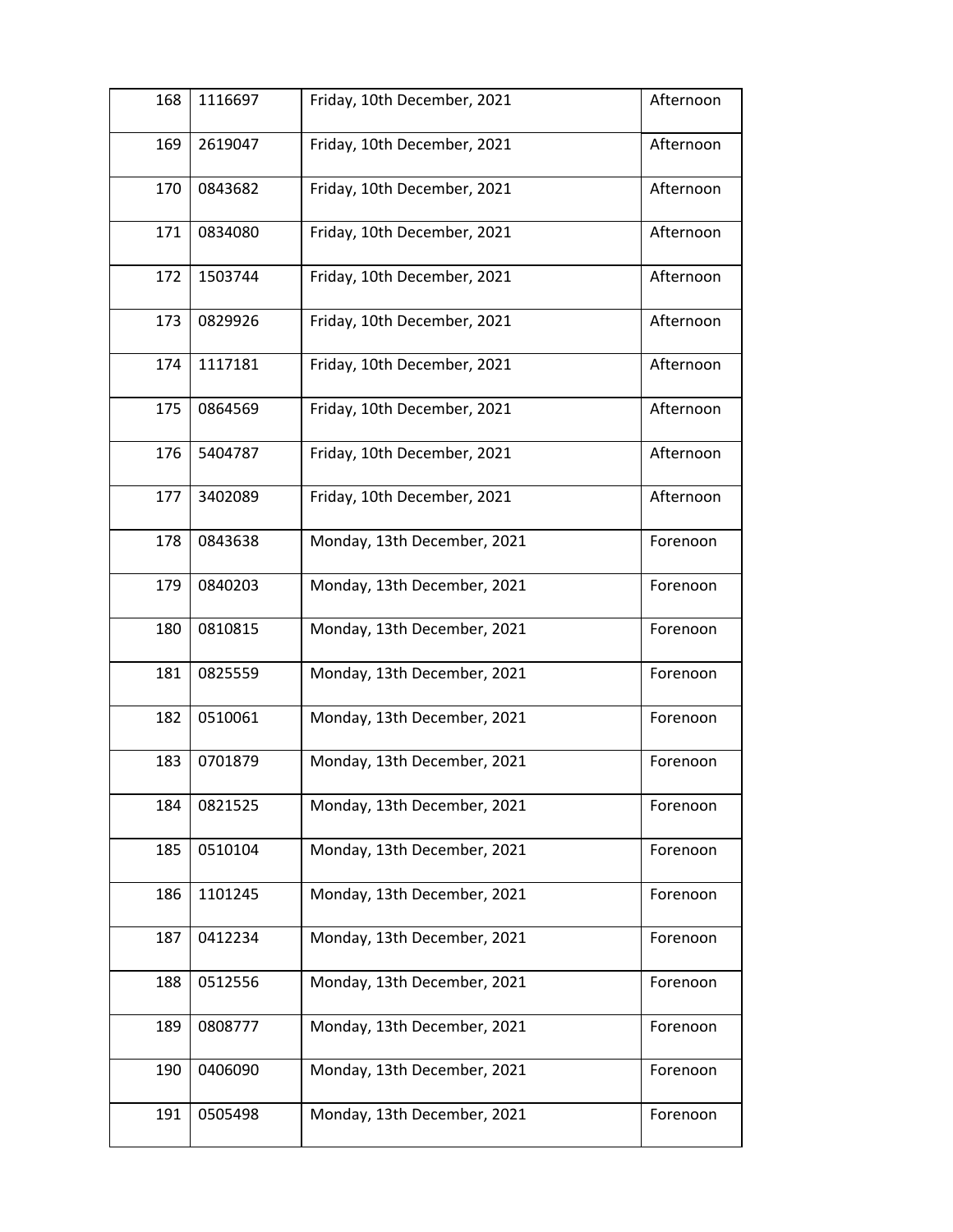| 192 | 2402681 | Monday, 13th December, 2021 | Forenoon  |
|-----|---------|-----------------------------|-----------|
| 193 | 0507345 | Monday, 13th December, 2021 | Forenoon  |
| 194 | 0816120 | Monday, 13th December, 2021 | Forenoon  |
| 195 | 2609204 | Monday, 13th December, 2021 | Forenoon  |
| 196 | 5000291 | Monday, 13th December, 2021 | Forenoon  |
| 197 | 0850207 | Monday, 13th December, 2021 | Forenoon  |
| 198 | 0901435 | Monday, 13th December, 2021 | Afternoon |
| 199 | 0814784 | Monday, 13th December, 2021 | Afternoon |
| 200 | 0832408 | Monday, 13th December, 2021 | Afternoon |
| 201 | 2600623 | Monday, 13th December, 2021 | Afternoon |
| 202 | 0863348 | Monday, 13th December, 2021 | Afternoon |
| 203 | 1504650 | Monday, 13th December, 2021 | Afternoon |
| 204 | 0806206 | Monday, 13th December, 2021 | Afternoon |
| 205 | 1305683 | Monday, 13th December, 2021 | Afternoon |
| 206 | 1004037 | Monday, 13th December, 2021 | Afternoon |
| 207 | 0500855 | Monday, 13th December, 2021 | Afternoon |
| 208 | 0203410 | Monday, 13th December, 2021 | Afternoon |
| 209 | 0863409 | Monday, 13th December, 2021 | Afternoon |
| 210 | 1005067 | Monday, 13th December, 2021 | Afternoon |
| 211 | 2615037 | Monday, 13th December, 2021 | Afternoon |
| 212 | 2612413 | Monday, 13th December, 2021 | Afternoon |
| 213 | 1116997 | Monday, 13th December, 2021 | Afternoon |
| 214 | 0856183 | Monday, 13th December, 2021 | Afternoon |
| 215 | 0508896 | Monday, 13th December, 2021 | Afternoon |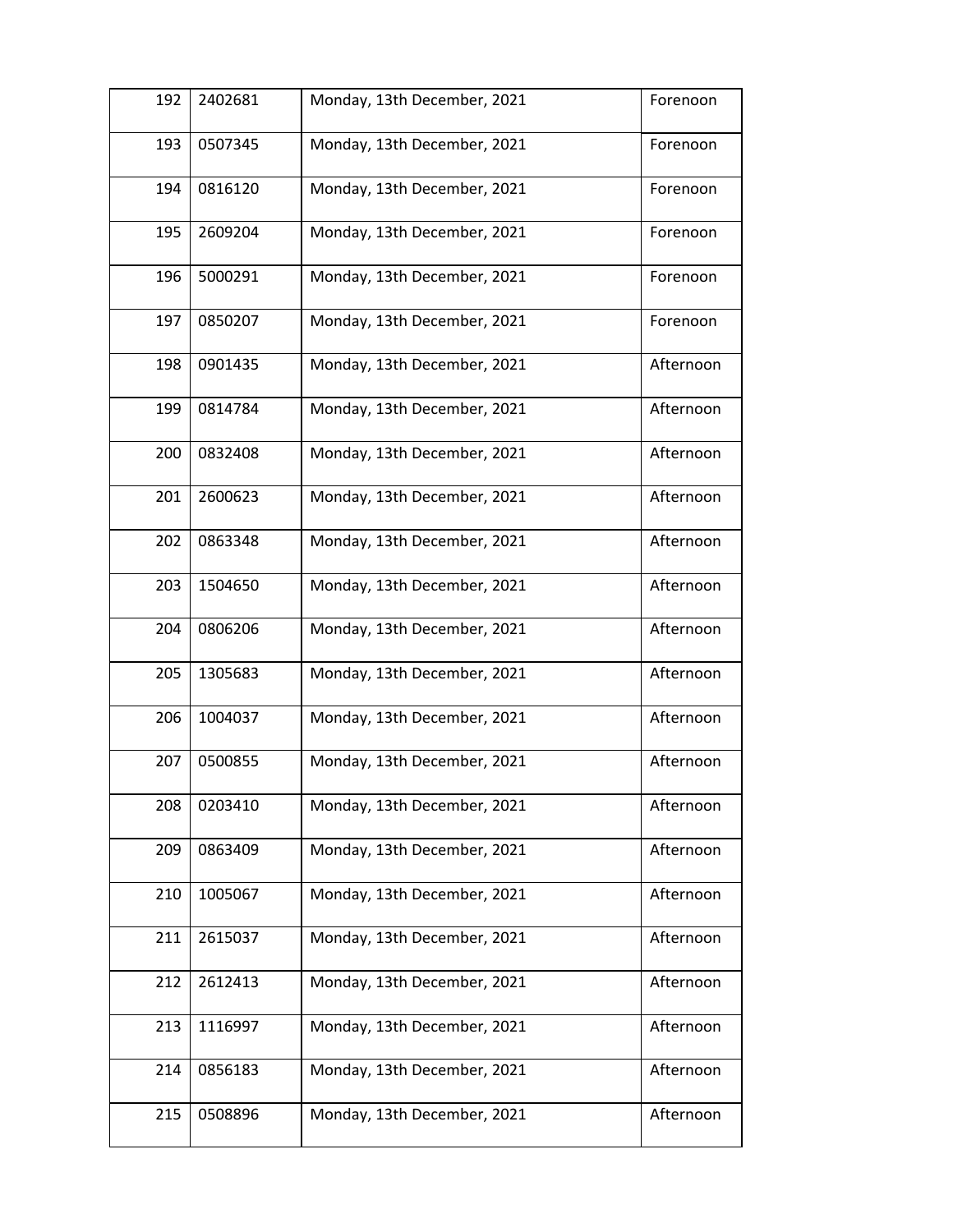| 216 | 1204016 | Monday, 13th December, 2021  | Afternoon |
|-----|---------|------------------------------|-----------|
| 217 | 0303594 | Monday, 13th December, 2021  | Afternoon |
| 218 | 0201933 | Monday, 13th December, 2021  | Afternoon |
| 219 | 0505736 | Monday, 13th December, 2021  | Afternoon |
| 220 | 1000684 | Monday, 13th December, 2021  | Afternoon |
| 221 | 0510874 | Monday, 13th December, 2021  | Afternoon |
| 222 | 0301645 | Tuesday, 14th December, 2021 | Forenoon  |
| 223 | 0817484 | Tuesday, 14th December, 2021 | Forenoon  |
| 224 | 1400591 | Tuesday, 14th December, 2021 | Forenoon  |
| 225 | 0860373 | Tuesday, 14th December, 2021 | Forenoon  |
| 226 | 0826193 | Tuesday, 14th December, 2021 | Forenoon  |
| 227 | 0859372 | Tuesday, 14th December, 2021 | Forenoon  |
| 228 | 1400121 | Tuesday, 14th December, 2021 | Forenoon  |
| 229 | 1116683 | Tuesday, 14th December, 2021 | Forenoon  |
| 230 | 0806862 | Tuesday, 14th December, 2021 | Forenoon  |
| 231 | 0102785 | Tuesday, 14th December, 2021 | Forenoon  |
| 232 | 1407463 | Tuesday, 14th December, 2021 | Forenoon  |
| 233 | 1118826 | Tuesday, 14th December, 2021 | Forenoon  |
| 234 | 0849706 | Tuesday, 14th December, 2021 | Forenoon  |
| 235 | 0837350 | Tuesday, 14th December, 2021 | Forenoon  |
| 236 | 1122011 | Tuesday, 14th December, 2021 | Forenoon  |
| 237 | 3511405 | Tuesday, 14th December, 2021 | Forenoon  |
| 238 | 1513916 | Tuesday, 14th December, 2021 | Forenoon  |
| 239 | 3510582 | Tuesday, 14th December, 2021 | Forenoon  |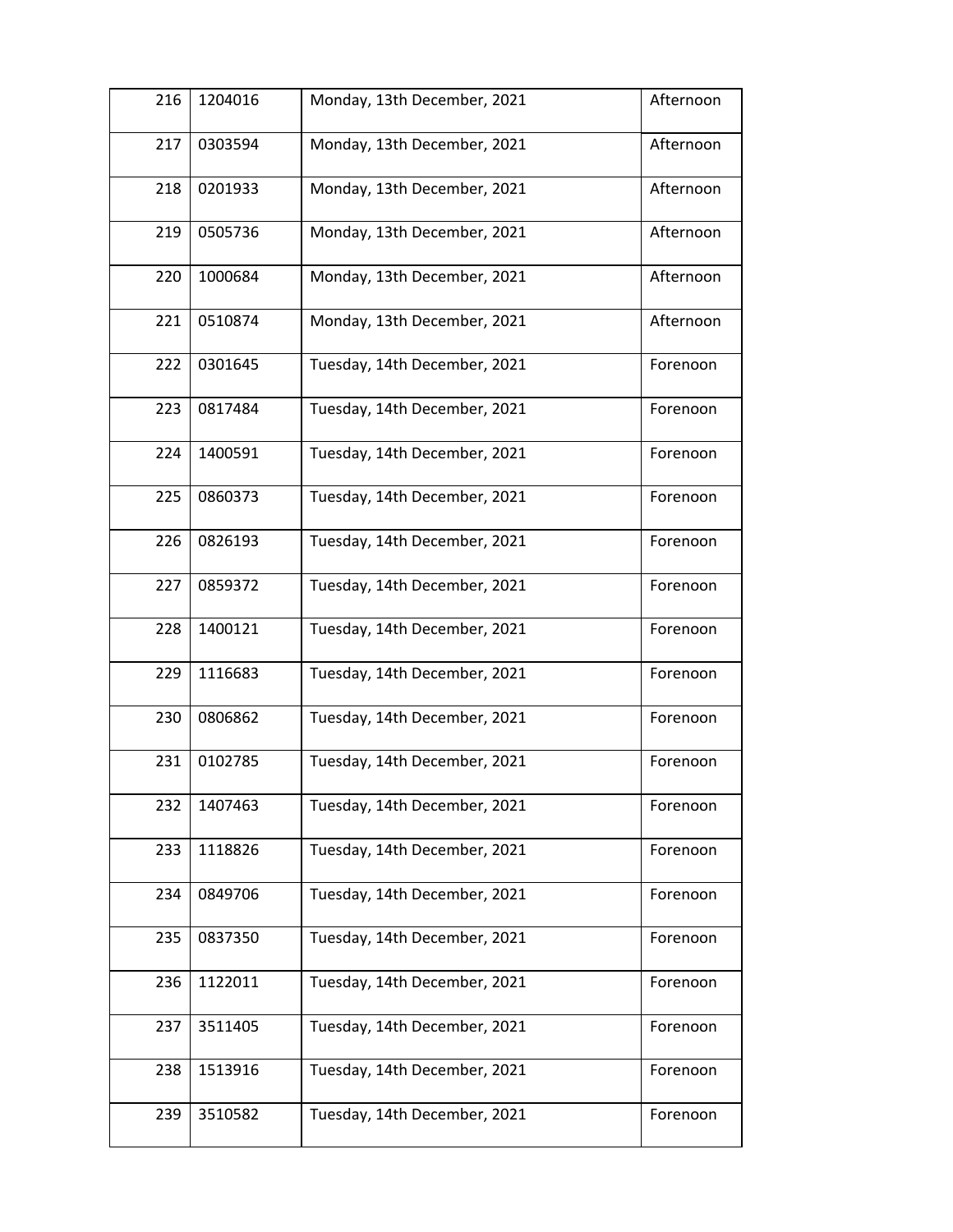| 240 | 0405561 | Tuesday, 14th December, 2021 | Forenoon  |
|-----|---------|------------------------------|-----------|
| 241 | 0802179 | Tuesday, 14th December, 2021 | Forenoon  |
| 242 | 0500927 | Tuesday, 14th December, 2021 | Forenoon  |
| 243 | 0843062 | Tuesday, 14th December, 2021 | Forenoon  |
| 244 | 0842366 | Tuesday, 14th December, 2021 | Forenoon  |
| 245 | 0820140 | Tuesday, 14th December, 2021 | Forenoon  |
| 246 | 0837718 | Tuesday, 14th December, 2021 | Afternoon |
| 247 | 1503556 | Tuesday, 14th December, 2021 | Afternoon |
| 248 | 3402601 | Tuesday, 14th December, 2021 | Afternoon |
| 249 | 1501683 | Tuesday, 14th December, 2021 | Afternoon |
| 250 | 0864323 | Tuesday, 14th December, 2021 | Afternoon |
| 251 | 0846869 | Tuesday, 14th December, 2021 | Afternoon |
| 252 | 3400313 | Tuesday, 14th December, 2021 | Afternoon |
| 253 | 0851205 | Tuesday, 14th December, 2021 | Afternoon |
| 254 | 0865340 | Tuesday, 14th December, 2021 | Afternoon |
| 255 | 2403468 | Tuesday, 14th December, 2021 | Afternoon |
| 256 | 1100494 | Tuesday, 14th December, 2021 | Afternoon |
| 257 | 3500879 | Tuesday, 14th December, 2021 | Afternoon |
| 258 | 0506996 | Tuesday, 14th December, 2021 | Afternoon |
| 259 | 0820126 | Tuesday, 14th December, 2021 | Afternoon |
| 260 | 0836498 | Tuesday, 14th December, 2021 | Afternoon |
| 261 | 1108555 | Tuesday, 14th December, 2021 | Afternoon |
| 262 | 1203471 | Tuesday, 14th December, 2021 | Afternoon |
| 263 | 0861699 | Tuesday, 14th December, 2021 | Afternoon |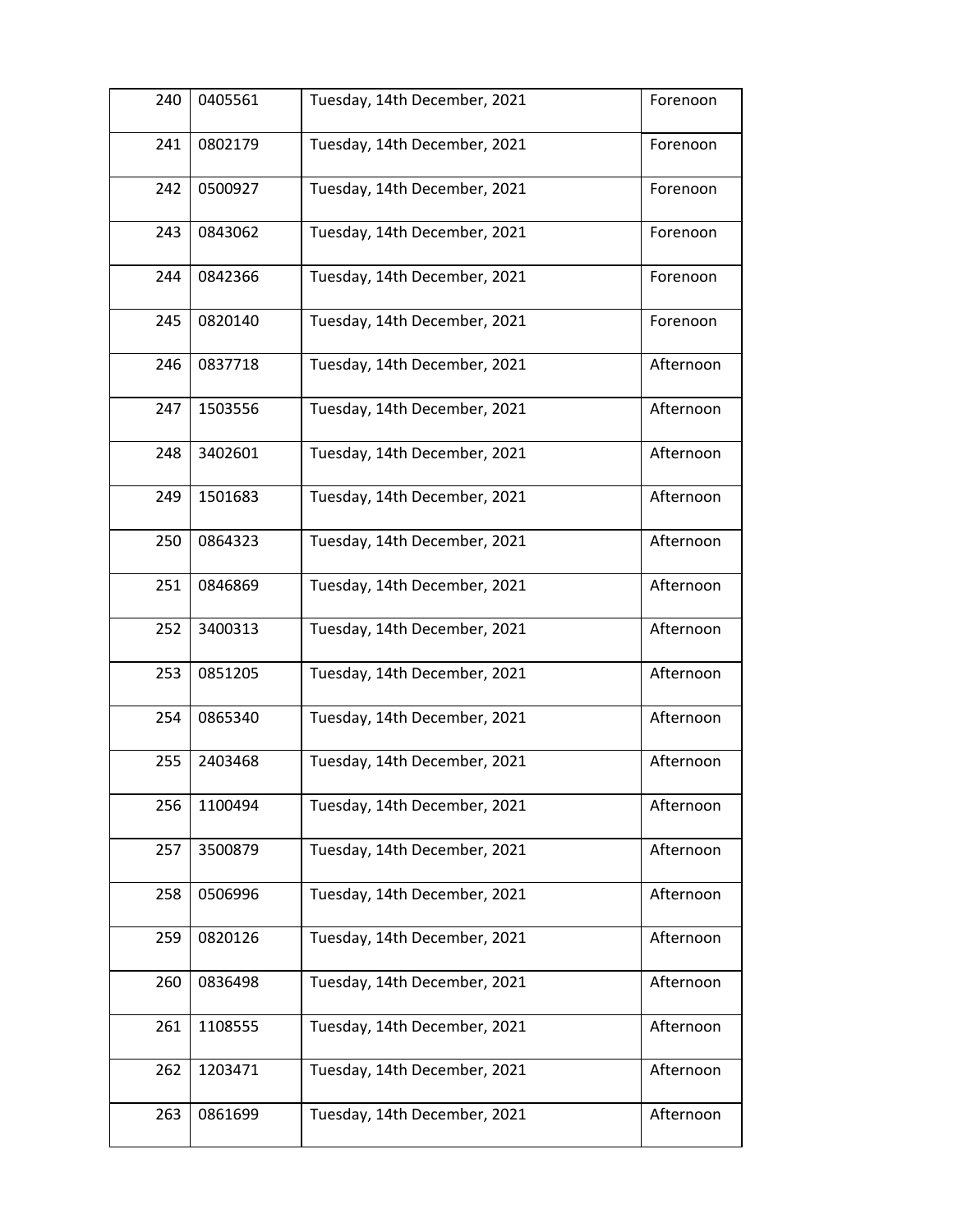| 264 | 0508993 | Tuesday, 14th December, 2021   | Afternoon |
|-----|---------|--------------------------------|-----------|
| 265 | 0808671 | Tuesday, 14th December, 2021   | Afternoon |
| 266 | 0834117 | Tuesday, 14th December, 2021   | Afternoon |
| 267 | 0501992 | Tuesday, 14th December, 2021   | Afternoon |
| 268 | 0803286 | Tuesday, 14th December, 2021   | Afternoon |
| 269 | 0854876 | Tuesday, 14th December, 2021   | Afternoon |
| 270 | 0836515 | Wednesday, 15th December, 2021 | Forenoon  |
| 271 | 0501093 | Wednesday, 15th December, 2021 | Forenoon  |
| 272 | 0300285 | Wednesday, 15th December, 2021 | Forenoon  |
| 273 | 0823050 | Wednesday, 15th December, 2021 | Forenoon  |
| 274 | 0303915 | Wednesday, 15th December, 2021 | Forenoon  |
| 275 | 3513669 | Wednesday, 15th December, 2021 | Forenoon  |
| 276 | 0809723 | Wednesday, 15th December, 2021 | Forenoon  |
| 277 | 0828708 | Wednesday, 15th December, 2021 | Forenoon  |
| 278 | 1514261 | Wednesday, 15th December, 2021 | Forenoon  |
| 279 | 0827515 | Wednesday, 15th December, 2021 | Forenoon  |
| 280 | 0506351 | Wednesday, 15th December, 2021 | Forenoon  |
| 281 | 0837201 | Wednesday, 15th December, 2021 | Forenoon  |
| 282 | 0818485 | Wednesday, 15th December, 2021 | Forenoon  |
| 283 | 1512422 | Wednesday, 15th December, 2021 | Forenoon  |
| 284 | 0506763 | Wednesday, 15th December, 2021 | Forenoon  |
| 285 | 3500402 | Wednesday, 15th December, 2021 | Forenoon  |
| 286 | 0835719 | Wednesday, 15th December, 2021 | Forenoon  |
| 287 | 0847203 | Wednesday, 15th December, 2021 | Forenoon  |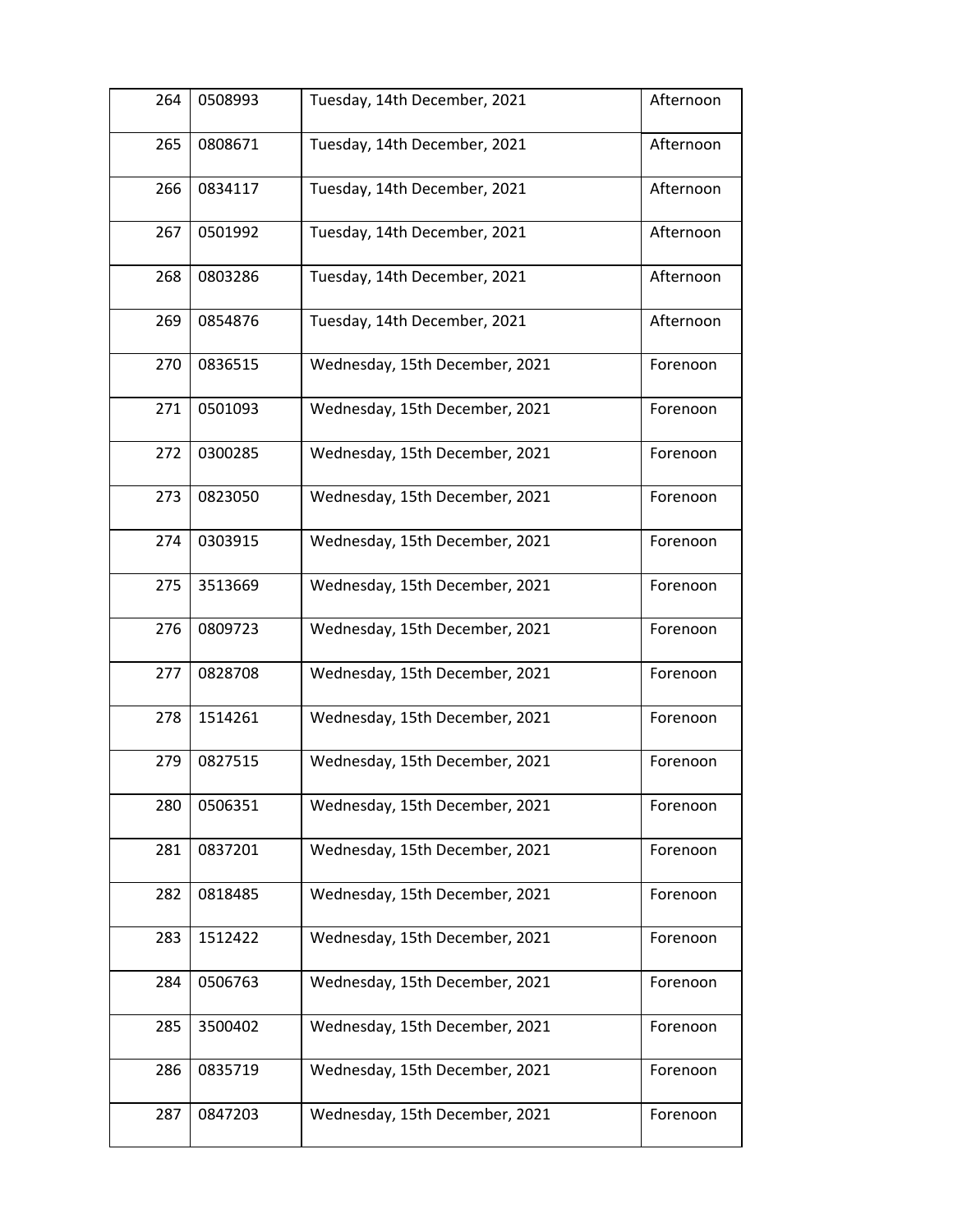| 288 | 5103021 | Wednesday, 15th December, 2021 | Forenoon  |
|-----|---------|--------------------------------|-----------|
| 289 | 0408104 | Wednesday, 15th December, 2021 | Forenoon  |
| 290 | 1204721 | Wednesday, 15th December, 2021 | Forenoon  |
| 291 | 0402810 | Wednesday, 15th December, 2021 | Forenoon  |
| 292 | 0854685 | Wednesday, 15th December, 2021 | Forenoon  |
| 293 | 0846734 | Wednesday, 15th December, 2021 | Forenoon  |
| 294 | 0813366 | Wednesday, 15th December, 2021 | Afternoon |
| 295 | 0847978 | Wednesday, 15th December, 2021 | Afternoon |
| 296 | 0843829 | Wednesday, 15th December, 2021 | Afternoon |
| 297 | 0834760 | Wednesday, 15th December, 2021 | Afternoon |
| 298 | 1511899 | Wednesday, 15th December, 2021 | Afternoon |
| 299 | 0825986 | Wednesday, 15th December, 2021 | Afternoon |
| 300 | 0804633 | Wednesday, 15th December, 2021 | Afternoon |
| 301 | 3509826 | Wednesday, 15th December, 2021 | Afternoon |
| 302 | 0834409 | Wednesday, 15th December, 2021 | Afternoon |
| 303 | 5403837 | Wednesday, 15th December, 2021 | Afternoon |
| 304 | 3503878 | Wednesday, 15th December, 2021 | Afternoon |
| 305 | 3403478 | Wednesday, 15th December, 2021 | Afternoon |
| 306 | 0802347 | Wednesday, 15th December, 2021 | Afternoon |
| 307 | 2608732 | Wednesday, 15th December, 2021 | Afternoon |
| 308 | 1005166 | Wednesday, 15th December, 2021 | Afternoon |
| 309 | 1901135 | Wednesday, 15th December, 2021 | Afternoon |
| 310 | 0102517 | Wednesday, 15th December, 2021 | Afternoon |
| 311 | 2618562 | Wednesday, 15th December, 2021 | Afternoon |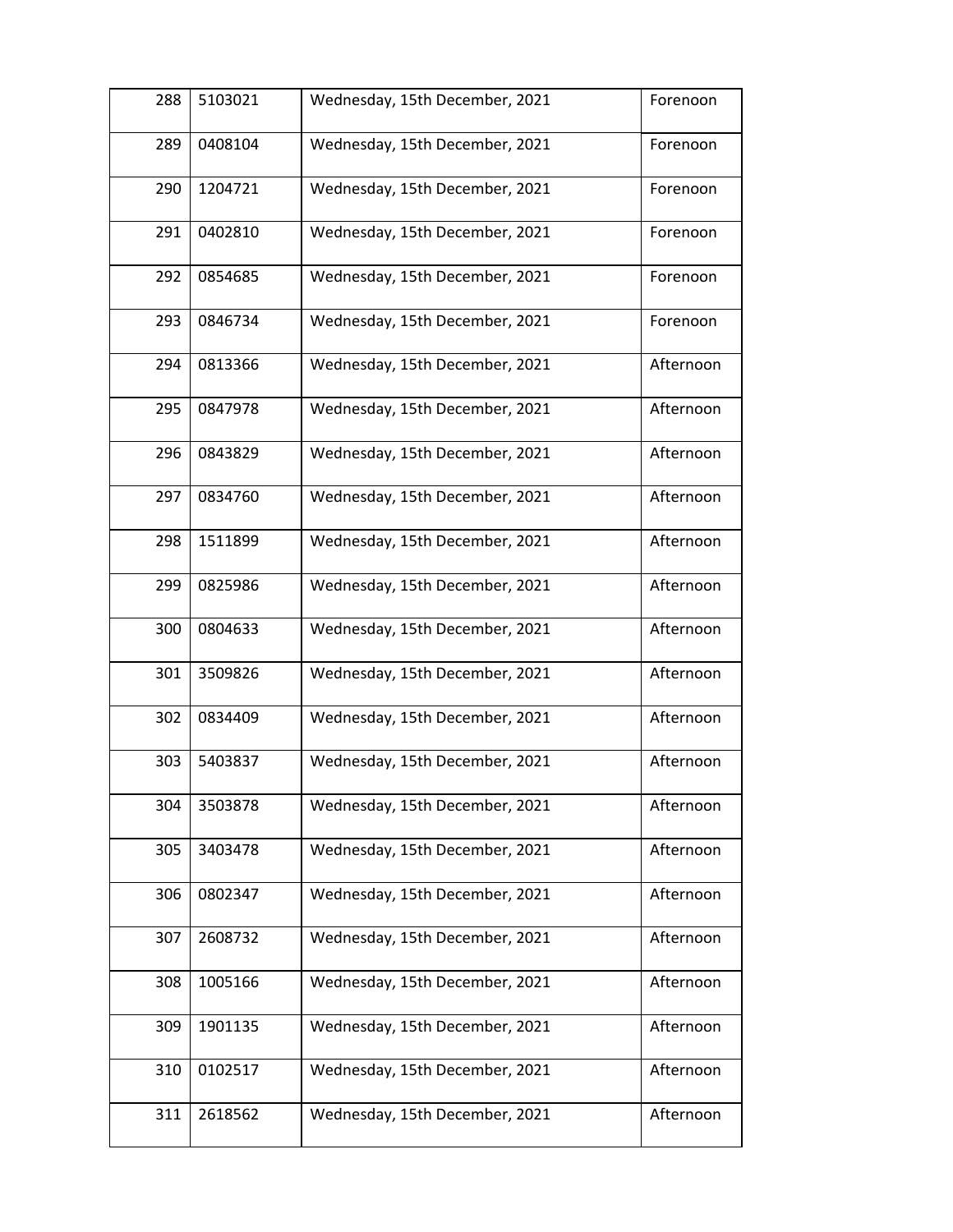| 312 | 1120722 | Wednesday, 15th December, 2021 | Afternoon |
|-----|---------|--------------------------------|-----------|
| 313 | 1122785 | Wednesday, 15th December, 2021 | Afternoon |
| 314 | 0509368 | Wednesday, 15th December, 2021 | Afternoon |
| 315 | 0834962 | Wednesday, 15th December, 2021 | Afternoon |
| 316 | 0102988 | Wednesday, 15th December, 2021 | Afternoon |
| 317 | 1901177 | Wednesday, 15th December, 2021 | Afternoon |
| 318 | 1111905 | Thursday, 16th December, 2021  | Forenoon  |
| 319 | 1006800 | Thursday, 16th December, 2021  | Forenoon  |
| 320 | 0835065 | Thursday, 16th December, 2021  | Forenoon  |
| 321 | 2604074 | Thursday, 16th December, 2021  | Forenoon  |
| 322 | 0837458 | Thursday, 16th December, 2021  | Forenoon  |
| 323 | 0848461 | Thursday, 16th December, 2021  | Forenoon  |
| 324 | 0403855 | Thursday, 16th December, 2021  | Forenoon  |
| 325 | 0402276 | Thursday, 16th December, 2021  | Forenoon  |
| 326 | 0860646 | Thursday, 16th December, 2021  | Forenoon  |
| 327 | 0411392 | Thursday, 16th December, 2021  | Forenoon  |
| 328 | 0200785 | Thursday, 16th December, 2021  | Forenoon  |
| 329 | 0200472 | Thursday, 16th December, 2021  | Forenoon  |
| 330 | 3600017 | Thursday, 16th December, 2021  | Forenoon  |
| 331 | 0508098 | Thursday, 16th December, 2021  | Forenoon  |
| 332 | 1203798 | Thursday, 16th December, 2021  | Forenoon  |
| 333 | 3400929 | Thursday, 16th December, 2021  | Forenoon  |
| 334 | 4901022 | Thursday, 16th December, 2021  | Forenoon  |
| 335 | 2612941 | Thursday, 16th December, 2021  | Forenoon  |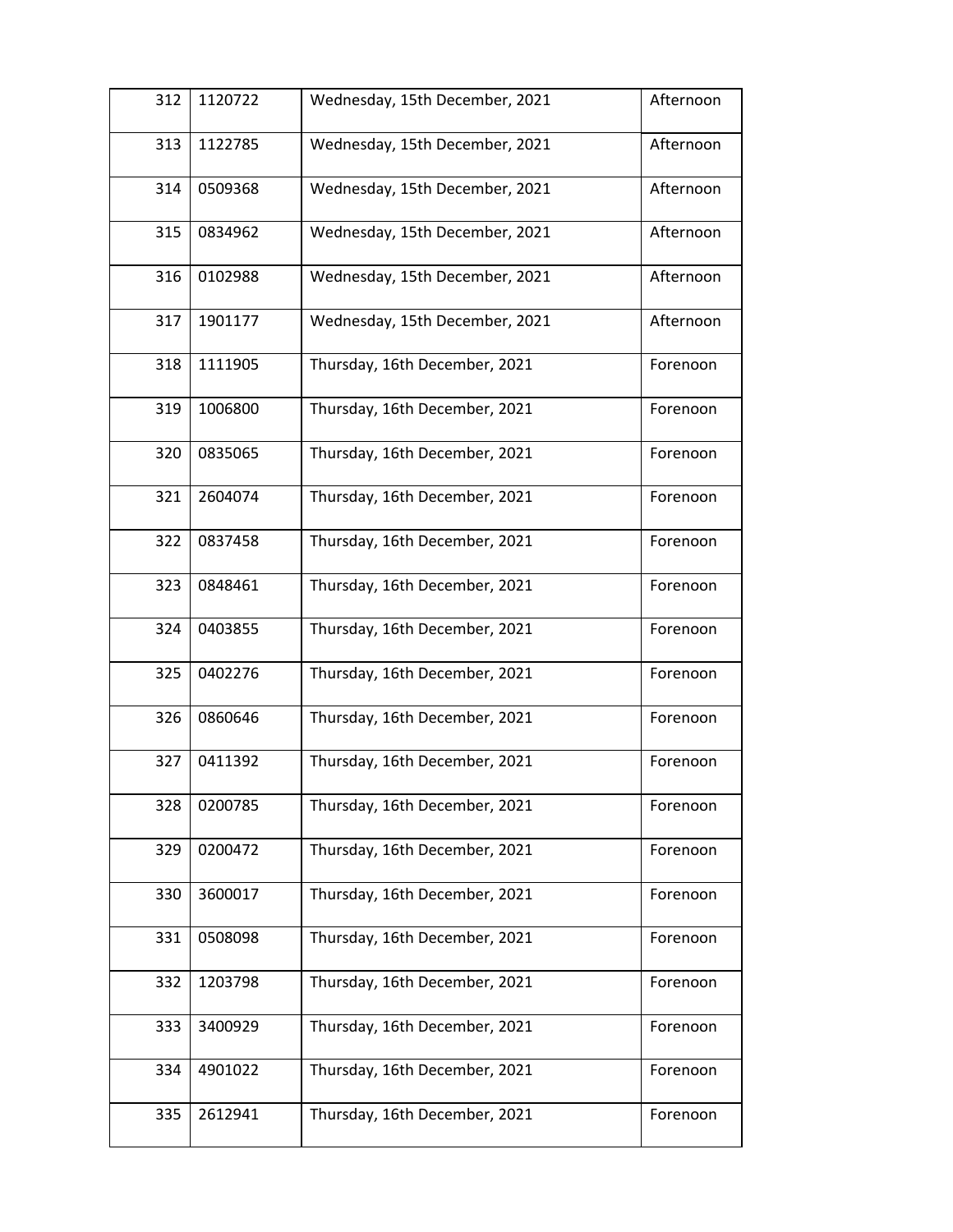| 336 | 0831366 | Thursday, 16th December, 2021 | Forenoon  |
|-----|---------|-------------------------------|-----------|
| 337 | 0856535 | Thursday, 16th December, 2021 | Forenoon  |
| 338 | 0841011 | Thursday, 16th December, 2021 | Forenoon  |
| 339 | 1504306 | Thursday, 16th December, 2021 | Forenoon  |
| 340 | 5201059 | Thursday, 16th December, 2021 | Forenoon  |
| 341 | 1401531 | Thursday, 16th December, 2021 | Forenoon  |
| 342 | 1401576 | Thursday, 16th December, 2021 | Afternoon |
| 343 | 2608745 | Thursday, 16th December, 2021 | Afternoon |
| 344 | 0849730 | Thursday, 16th December, 2021 | Afternoon |
| 345 | 0512275 | Thursday, 16th December, 2021 | Afternoon |
| 346 | 1501603 | Thursday, 16th December, 2021 | Afternoon |
| 347 | 0848297 | Thursday, 16th December, 2021 | Afternoon |
| 348 | 1202920 | Thursday, 16th December, 2021 | Afternoon |
| 349 | 0829500 | Thursday, 16th December, 2021 | Afternoon |
| 350 | 0812426 | Thursday, 16th December, 2021 | Afternoon |
| 351 | 0813875 | Thursday, 16th December, 2021 | Afternoon |
| 352 | 0402019 | Thursday, 16th December, 2021 | Afternoon |
| 353 | 0836640 | Thursday, 16th December, 2021 | Afternoon |
| 354 | 5102531 | Thursday, 16th December, 2021 | Afternoon |
| 355 | 3600415 | Thursday, 16th December, 2021 | Afternoon |
| 356 | 4900114 | Thursday, 16th December, 2021 | Afternoon |
| 357 | 0825692 | Thursday, 16th December, 2021 | Afternoon |
| 358 | 0860120 | Thursday, 16th December, 2021 | Afternoon |
| 359 | 0860624 | Thursday, 16th December, 2021 | Afternoon |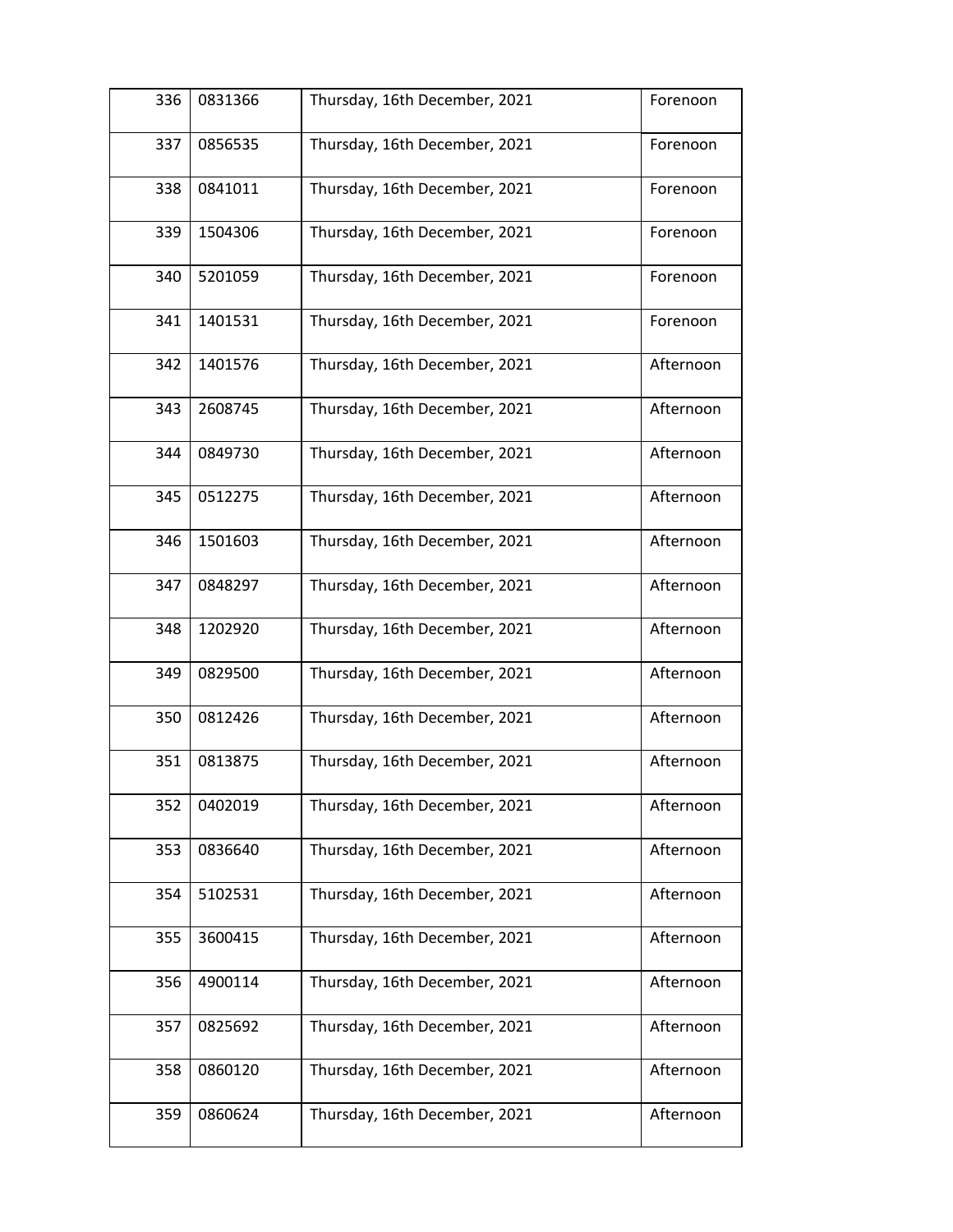| 360 | 0500078 | Thursday, 16th December, 2021 | Afternoon |
|-----|---------|-------------------------------|-----------|
| 361 | 5200659 | Thursday, 16th December, 2021 | Afternoon |
| 362 | 0201354 | Thursday, 16th December, 2021 | Afternoon |
| 363 | 0840973 | Thursday, 16th December, 2021 | Afternoon |
| 364 | 4001695 | Thursday, 16th December, 2021 | Afternoon |
| 365 | 0863279 | Thursday, 16th December, 2021 | Afternoon |
| 366 | 1514893 | Friday, 17th December, 2021   | Forenoon  |
| 367 | 2621971 | Friday, 17th December, 2021   | Forenoon  |
| 368 | 0831977 | Friday, 17th December, 2021   | Forenoon  |
| 369 | 1107627 | Friday, 17th December, 2021   | Forenoon  |
| 370 | 0821191 | Friday, 17th December, 2021   | Forenoon  |
| 371 | 1900926 | Friday, 17th December, 2021   | Forenoon  |
| 372 | 1202035 | Friday, 17th December, 2021   | Forenoon  |
| 373 | 0843655 | Friday, 17th December, 2021   | Forenoon  |
| 374 | 0813130 | Friday, 17th December, 2021   | Forenoon  |
| 375 | 0857721 | Friday, 17th December, 2021   | Forenoon  |
| 376 | 4800289 | Friday, 17th December, 2021   | Forenoon  |
| 377 | 0815664 | Friday, 17th December, 2021   | Forenoon  |
| 378 | 0854364 | Friday, 17th December, 2021   | Forenoon  |
| 379 | 0836679 | Friday, 17th December, 2021   | Forenoon  |
| 380 | 3501430 | Friday, 17th December, 2021   | Forenoon  |
| 381 | 1202722 | Friday, 17th December, 2021   | Forenoon  |
| 382 | 0503027 | Friday, 17th December, 2021   | Forenoon  |
| 383 | 1001769 | Friday, 17th December, 2021   | Forenoon  |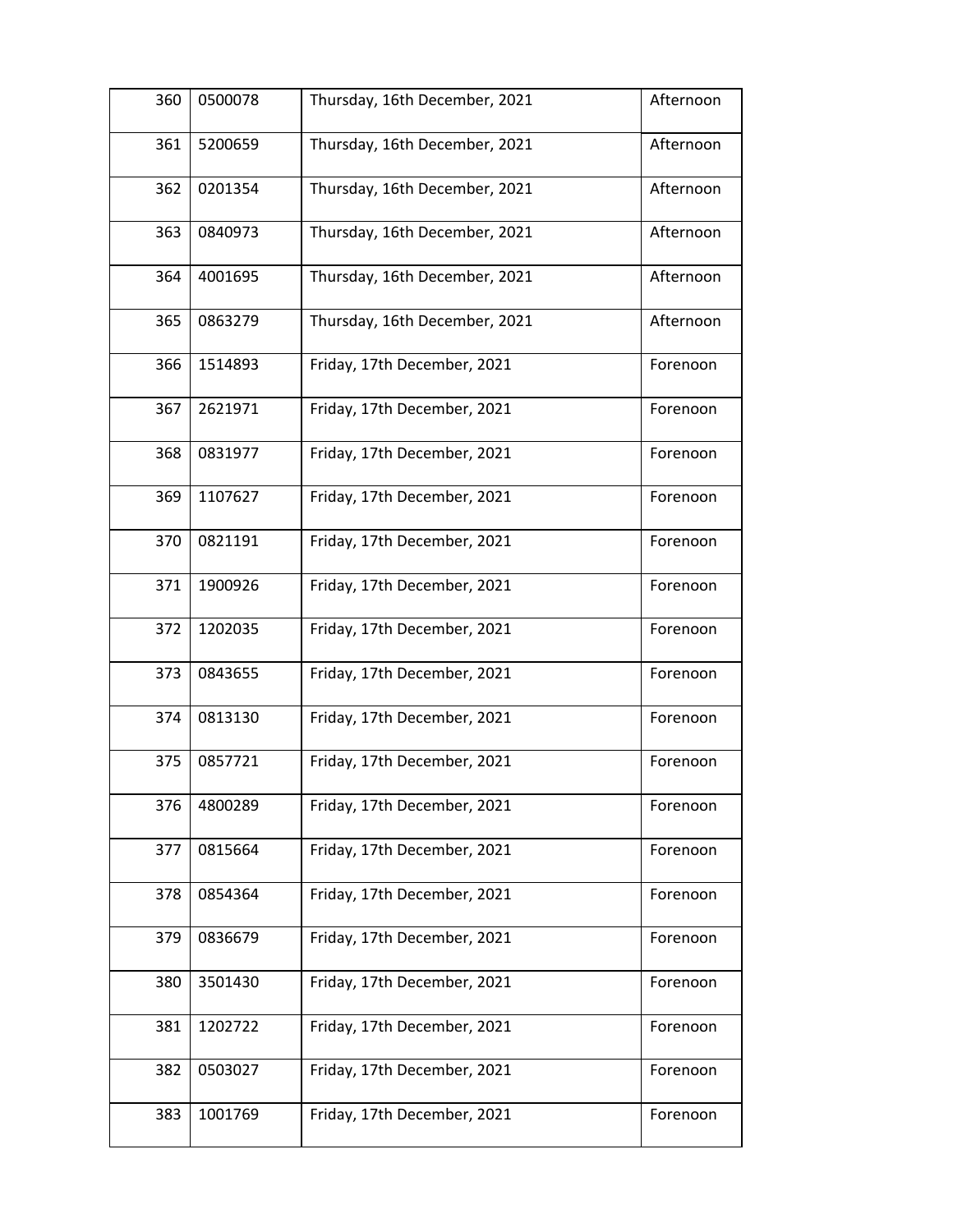| 384 | 0512082 | Friday, 17th December, 2021 | Forenoon  |
|-----|---------|-----------------------------|-----------|
| 385 | 0401265 | Friday, 17th December, 2021 | Forenoon  |
| 386 | 0826959 | Friday, 17th December, 2021 | Forenoon  |
| 387 | 0200616 | Friday, 17th December, 2021 | Forenoon  |
| 388 | 1510365 | Friday, 17th December, 2021 | Forenoon  |
| 389 | 0849361 | Friday, 17th December, 2021 | Forenoon  |
| 390 | 0844209 | Friday, 17th December, 2021 | Afternoon |
| 391 | 1511890 | Friday, 17th December, 2021 | Afternoon |
| 392 | 0838240 | Friday, 17th December, 2021 | Afternoon |
| 393 | 1117037 | Friday, 17th December, 2021 | Afternoon |
| 394 | 0811254 | Friday, 17th December, 2021 | Afternoon |
| 395 | 0400532 | Friday, 17th December, 2021 | Afternoon |
| 396 | 3506142 | Friday, 17th December, 2021 | Afternoon |
| 397 | 0701234 | Friday, 17th December, 2021 | Afternoon |
| 398 | 2617270 | Friday, 17th December, 2021 | Afternoon |
| 399 | 1502337 | Friday, 17th December, 2021 | Afternoon |
| 400 | 1902723 | Friday, 17th December, 2021 | Afternoon |
| 401 | 0842295 | Friday, 17th December, 2021 | Afternoon |
| 402 | 0851891 | Friday, 17th December, 2021 | Afternoon |
| 403 | 5001327 | Friday, 17th December, 2021 | Afternoon |
| 404 | 0500983 | Friday, 17th December, 2021 | Afternoon |
| 405 | 1800159 | Friday, 17th December, 2021 | Afternoon |
| 406 | 1003355 | Friday, 17th December, 2021 | Afternoon |
| 407 | 2624319 | Friday, 17th December, 2021 | Afternoon |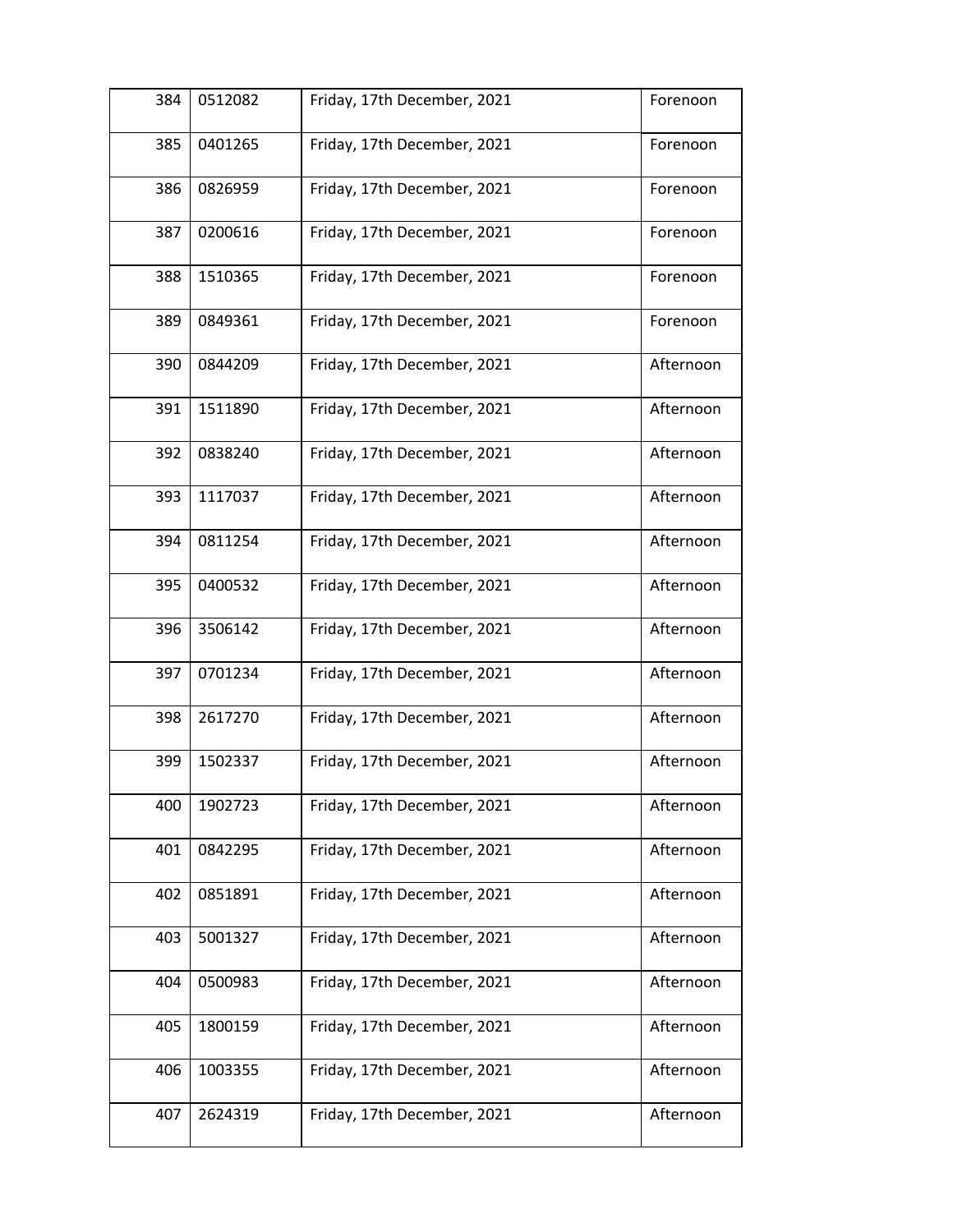| 408 | 1402791 | Friday, 17th December, 2021 | Afternoon |
|-----|---------|-----------------------------|-----------|
| 409 | 4100519 | Friday, 17th December, 2021 | Afternoon |
| 410 | 0818509 | Friday, 17th December, 2021 | Afternoon |
| 411 | 0407420 | Friday, 17th December, 2021 | Afternoon |
| 412 | 0847540 | Friday, 17th December, 2021 | Afternoon |
| 413 | 5404241 | Friday, 17th December, 2021 | Afternoon |
| 414 | 1504285 | Monday, 20th December, 2021 | Forenoon  |
| 415 | 1119948 | Monday, 20th December, 2021 | Forenoon  |
| 416 | 1105601 | Monday, 20th December, 2021 | Forenoon  |
| 417 | 1102625 | Monday, 20th December, 2021 | Forenoon  |
| 418 | 0831073 | Monday, 20th December, 2021 | Forenoon  |
| 419 | 1200853 | Monday, 20th December, 2021 | Forenoon  |
| 420 | 0803876 | Monday, 20th December, 2021 | Forenoon  |
| 421 | 1400427 | Monday, 20th December, 2021 | Forenoon  |
| 422 | 0600728 | Monday, 20th December, 2021 | Forenoon  |
| 423 | 4902330 | Monday, 20th December, 2021 | Forenoon  |
| 424 | 0808591 | Monday, 20th December, 2021 | Forenoon  |
| 425 | 0101867 | Monday, 20th December, 2021 | Forenoon  |
| 426 | 1201593 | Monday, 20th December, 2021 | Forenoon  |
| 427 | 3502170 | Monday, 20th December, 2021 | Forenoon  |
| 428 | 0812971 | Monday, 20th December, 2021 | Forenoon  |
| 429 | 3512773 | Monday, 20th December, 2021 | Forenoon  |
| 430 | 3506357 | Monday, 20th December, 2021 | Forenoon  |
| 431 | 0834920 | Monday, 20th December, 2021 | Forenoon  |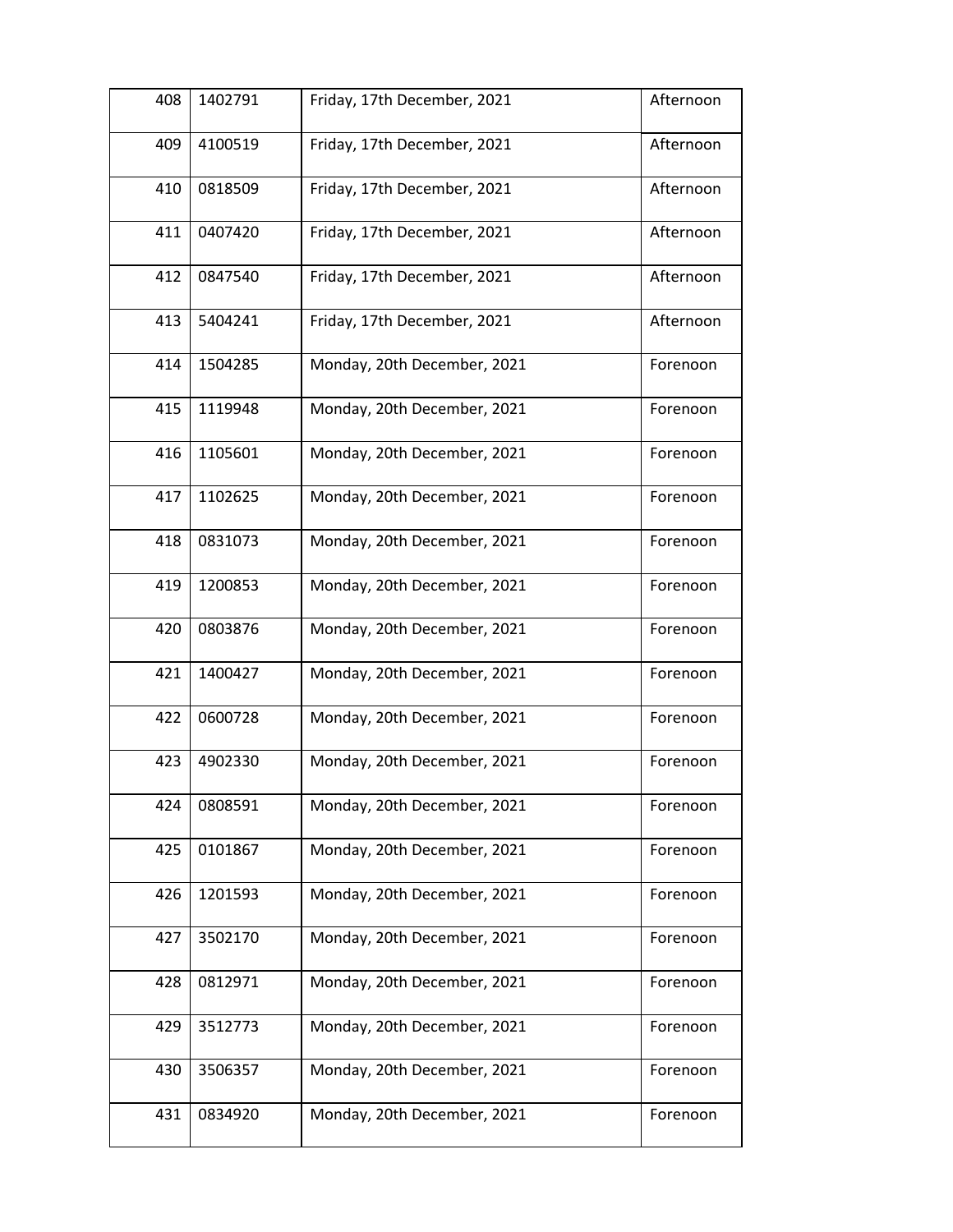| 432 | 5101398 | Monday, 20th December, 2021 | Forenoon  |
|-----|---------|-----------------------------|-----------|
| 433 | 1101528 | Monday, 20th December, 2021 | Forenoon  |
| 434 | 0806417 | Monday, 20th December, 2021 | Forenoon  |
| 435 | 1203189 | Monday, 20th December, 2021 | Forenoon  |
| 436 | 0801538 | Monday, 20th December, 2021 | Forenoon  |
| 437 | 1302777 | Monday, 20th December, 2021 | Forenoon  |
| 438 | 0844148 | Monday, 20th December, 2021 | Forenoon  |
| 439 | 5400926 | Monday, 20th December, 2021 | Afternoon |
| 440 | 0844329 | Monday, 20th December, 2021 | Afternoon |
| 441 | 1204770 | Monday, 20th December, 2021 | Afternoon |
| 442 | 1900261 | Monday, 20th December, 2021 | Afternoon |
| 443 | 0214851 | Monday, 20th December, 2021 | Afternoon |
| 444 | 1121336 | Monday, 20th December, 2021 | Afternoon |
| 445 | 0857656 | Monday, 20th December, 2021 | Afternoon |
| 446 | 0408235 | Monday, 20th December, 2021 | Afternoon |
| 447 | 0814556 | Monday, 20th December, 2021 | Afternoon |
| 448 | 0822772 | Monday, 20th December, 2021 | Afternoon |
| 449 | 4106102 | Monday, 20th December, 2021 | Afternoon |
| 450 | 0836826 | Monday, 20th December, 2021 | Afternoon |
| 451 | 0845969 | Monday, 20th December, 2021 | Afternoon |
| 452 | 0211097 | Monday, 20th December, 2021 | Afternoon |
| 453 | 0844192 | Monday, 20th December, 2021 | Afternoon |
| 454 | 1506441 | Monday, 20th December, 2021 | Afternoon |
| 455 | 2606656 | Monday, 20th December, 2021 | Afternoon |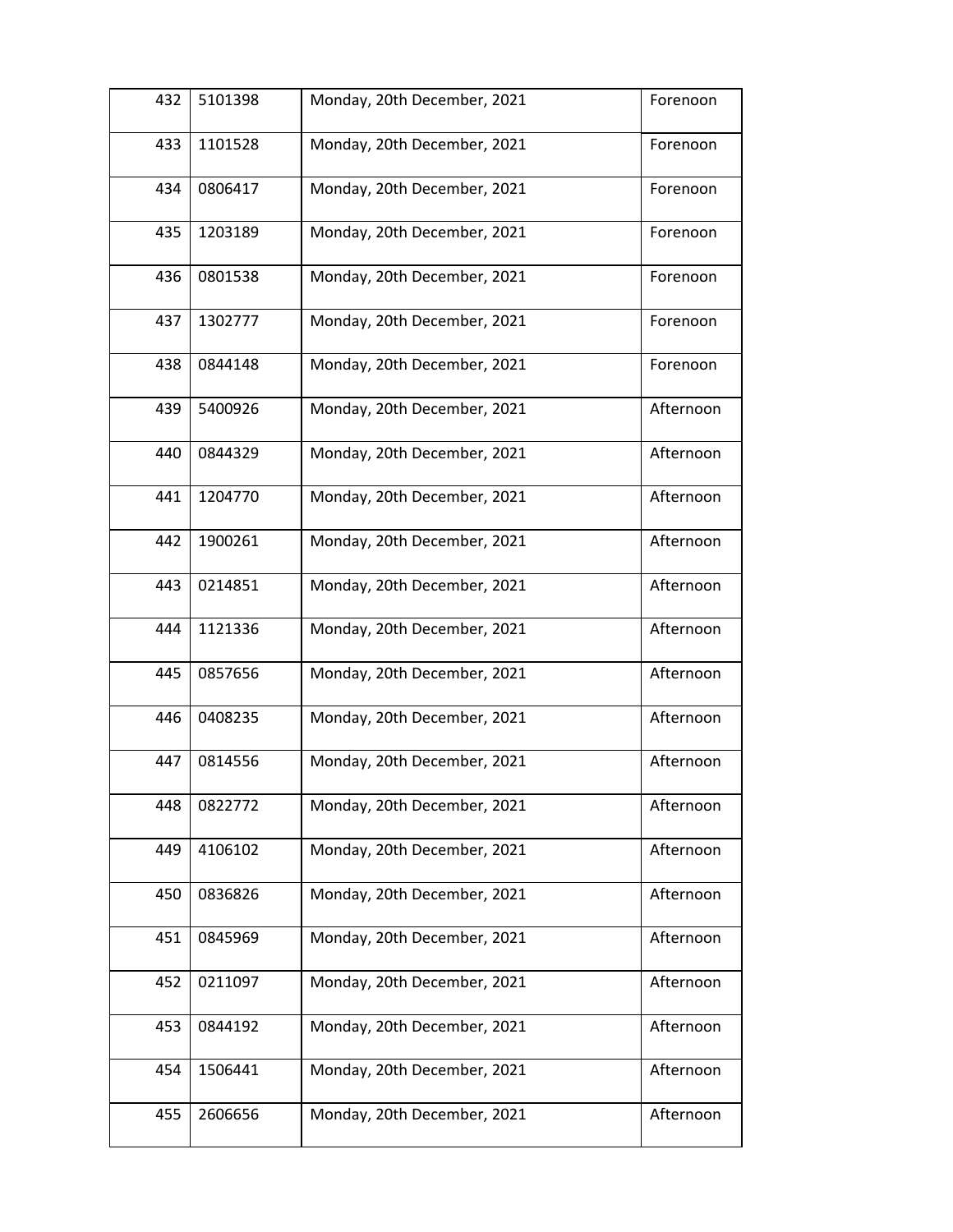| 456 | 0825718 | Monday, 20th December, 2021  | Afternoon |
|-----|---------|------------------------------|-----------|
| 457 | 0865043 | Monday, 20th December, 2021  | Afternoon |
| 458 | 1102715 | Monday, 20th December, 2021  | Afternoon |
| 459 | 1510031 | Monday, 20th December, 2021  | Afternoon |
| 460 | 1303771 | Monday, 20th December, 2021  | Afternoon |
| 461 | 0817053 | Monday, 20th December, 2021  | Afternoon |
| 462 | 1901385 | Monday, 20th December, 2021  | Afternoon |
| 463 | 1122699 | Monday, 20th December, 2021  | Afternoon |
| 464 | 0839046 | Monday, 20th December, 2021  | Afternoon |
| 465 | 2606303 | Monday, 20th December, 2021  | Afternoon |
| 466 | 0839725 | Monday, 20th December, 2021  | Afternoon |
| 467 | 1901105 | Monday, 20th December, 2021  | Afternoon |
| 468 | 0204991 | Monday, 20th December, 2021  | Afternoon |
| 469 | 1002074 | Tuesday, 21st December, 2021 | Forenoon  |
| 470 | 0827627 | Tuesday, 21st December, 2021 | Forenoon  |
| 471 | 0845140 | Tuesday, 21st December, 2021 | Forenoon  |
| 472 | 0814935 | Tuesday, 21st December, 2021 | Forenoon  |
| 473 | 0504934 | Tuesday, 21st December, 2021 | Forenoon  |
| 474 | 0834687 | Tuesday, 21st December, 2021 | Forenoon  |
| 475 | 0850464 | Tuesday, 21st December, 2021 | Forenoon  |
| 476 | 1301291 | Tuesday, 21st December, 2021 | Forenoon  |
| 477 | 1119339 | Tuesday, 21st December, 2021 | Forenoon  |
| 478 | 0865706 | Tuesday, 21st December, 2021 | Forenoon  |
| 479 | 0842197 | Tuesday, 21st December, 2021 | Forenoon  |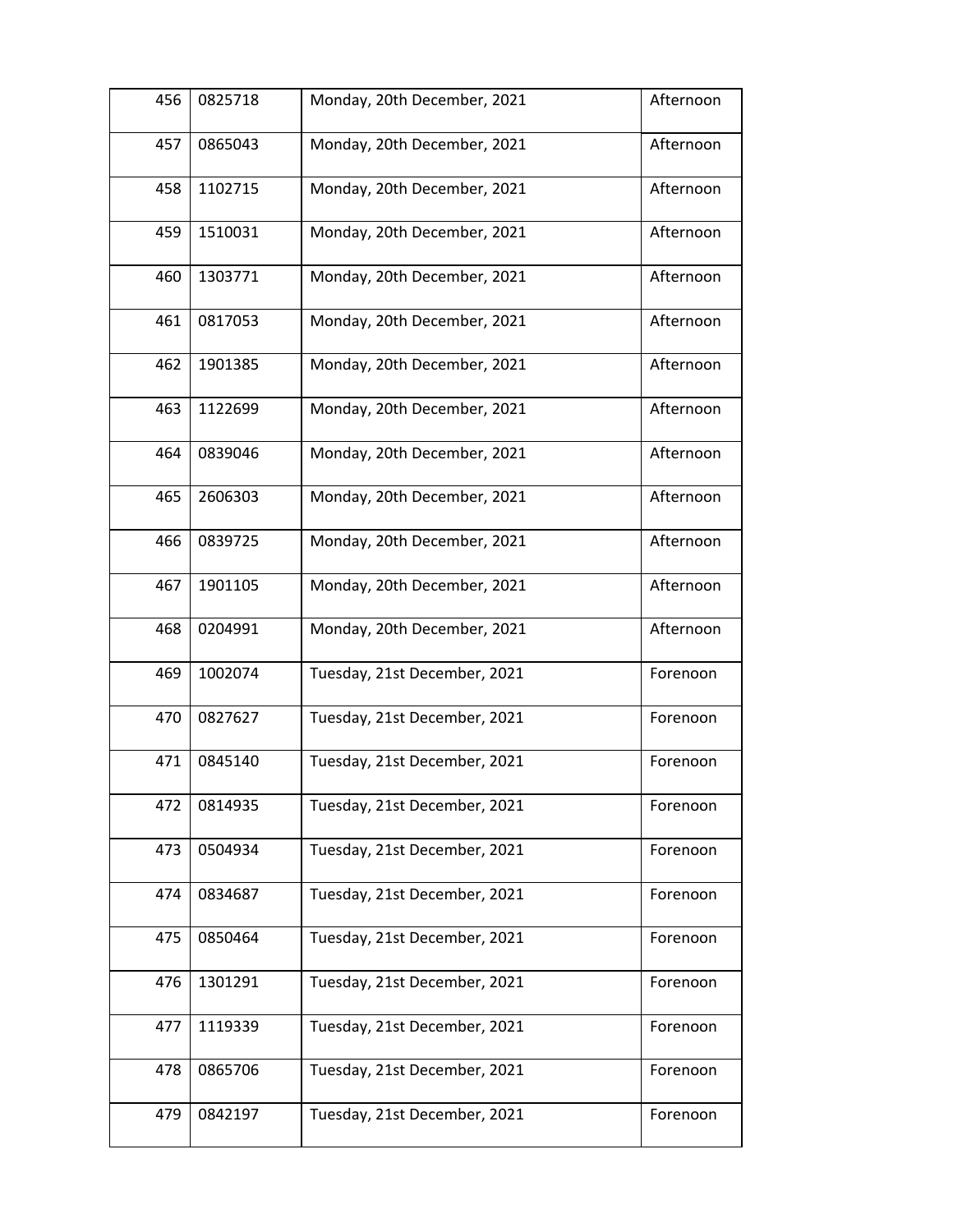| 480 | 0511648 | Tuesday, 21st December, 2021 | Forenoon  |
|-----|---------|------------------------------|-----------|
| 481 | 0206117 | Tuesday, 21st December, 2021 | Forenoon  |
| 482 | 1203757 | Tuesday, 21st December, 2021 | Forenoon  |
| 483 | 0506429 | Tuesday, 21st December, 2021 | Forenoon  |
| 484 | 0844041 | Tuesday, 21st December, 2021 | Forenoon  |
| 485 | 0838787 | Tuesday, 21st December, 2021 | Forenoon  |
| 486 | 0503675 | Tuesday, 21st December, 2021 | Forenoon  |
| 487 | 2608133 | Tuesday, 21st December, 2021 | Forenoon  |
| 488 | 0846287 | Tuesday, 21st December, 2021 | Forenoon  |
| 489 | 0820828 | Tuesday, 21st December, 2021 | Forenoon  |
| 490 | 1100531 | Tuesday, 21st December, 2021 | Forenoon  |
| 491 | 0858221 | Tuesday, 21st December, 2021 | Forenoon  |
| 492 | 1006383 | Tuesday, 21st December, 2021 | Forenoon  |
| 493 | 0833717 | Tuesday, 21st December, 2021 | Forenoon  |
| 494 | 0507976 | Tuesday, 21st December, 2021 | Forenoon  |
| 495 | 1410125 | Tuesday, 21st December, 2021 | Forenoon  |
| 496 | 0500214 | Tuesday, 21st December, 2021 | Forenoon  |
| 497 | 0817399 | Tuesday, 21st December, 2021 | Forenoon  |
| 498 | 0900071 | Tuesday, 21st December, 2021 | Forenoon  |
| 499 | 1119555 | Tuesday, 21st December, 2021 | Afternoon |
| 500 | 3504620 | Tuesday, 21st December, 2021 | Afternoon |
| 501 | 3502463 | Tuesday, 21st December, 2021 | Afternoon |
| 502 | 1112830 | Tuesday, 21st December, 2021 | Afternoon |
| 503 | 0802130 | Tuesday, 21st December, 2021 | Afternoon |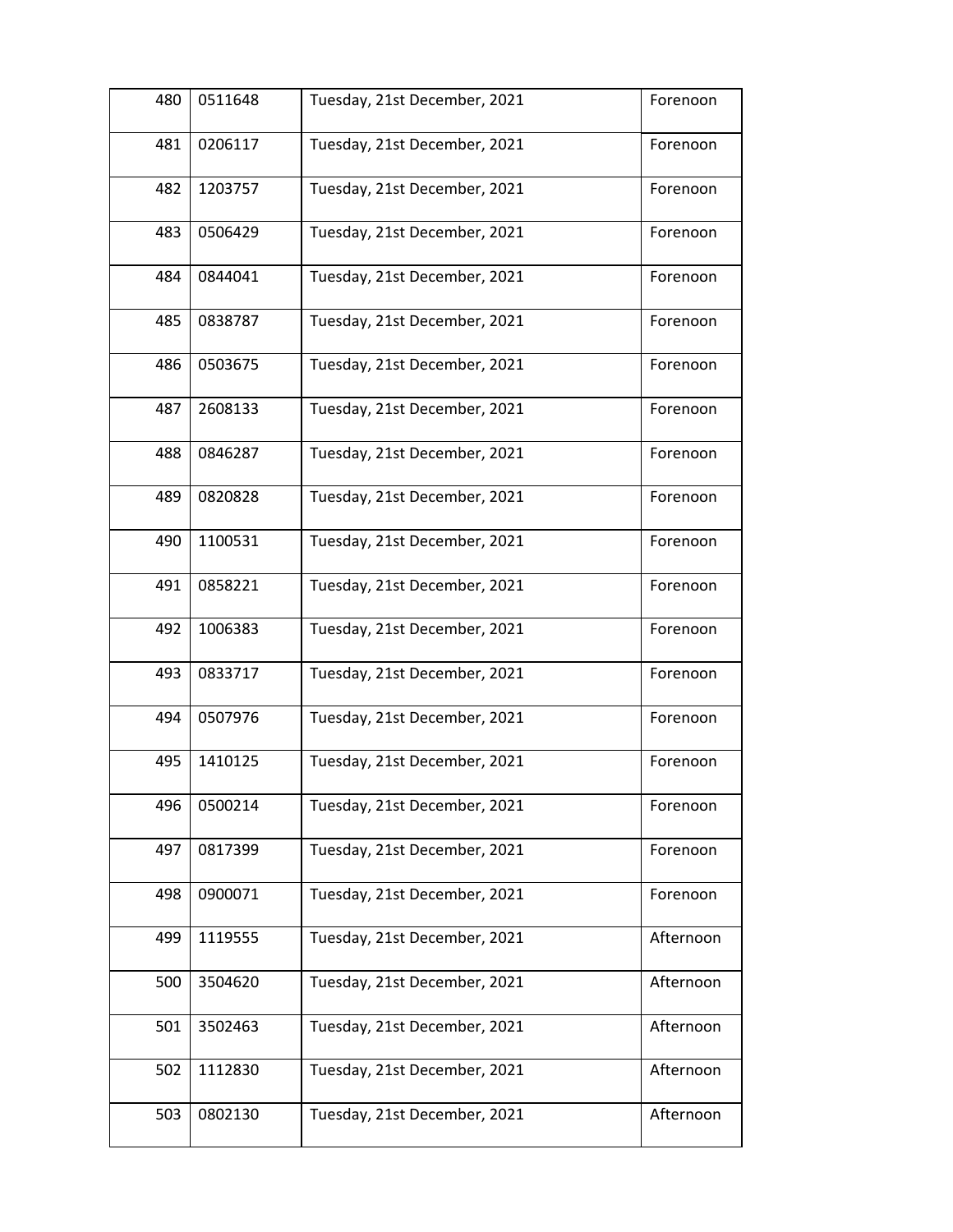| 504 | 0806416 | Tuesday, 21st December, 2021 | Afternoon |
|-----|---------|------------------------------|-----------|
| 505 | 1121130 | Tuesday, 21st December, 2021 | Afternoon |
| 506 | 0837858 | Tuesday, 21st December, 2021 | Afternoon |
| 507 | 0834575 | Tuesday, 21st December, 2021 | Afternoon |
| 508 | 1405992 | Tuesday, 21st December, 2021 | Afternoon |
| 509 | 0406863 | Tuesday, 21st December, 2021 | Afternoon |
| 510 | 4401288 | Tuesday, 21st December, 2021 | Afternoon |
| 511 | 0815983 | Tuesday, 21st December, 2021 | Afternoon |
| 512 | 1402276 | Tuesday, 21st December, 2021 | Afternoon |
| 513 | 0821689 | Tuesday, 21st December, 2021 | Afternoon |
| 514 | 0842483 | Tuesday, 21st December, 2021 | Afternoon |
| 515 | 0806131 | Tuesday, 21st December, 2021 | Afternoon |
| 516 | 0821693 | Tuesday, 21st December, 2021 | Afternoon |
| 517 | 3512091 | Tuesday, 21st December, 2021 | Afternoon |
| 518 | 1110340 | Tuesday, 21st December, 2021 | Afternoon |
| 519 | 1201202 | Tuesday, 21st December, 2021 | Afternoon |
| 520 | 0848623 | Tuesday, 21st December, 2021 | Afternoon |
| 521 | 0506859 | Tuesday, 21st December, 2021 | Afternoon |
| 522 | 1301274 | Tuesday, 21st December, 2021 | Afternoon |
| 523 | 1302837 | Tuesday, 21st December, 2021 | Afternoon |
| 524 | 1007382 | Tuesday, 21st December, 2021 | Afternoon |
| 525 | 1302200 | Tuesday, 21st December, 2021 | Afternoon |
| 526 | 2602240 | Tuesday, 21st December, 2021 | Afternoon |
| 527 | 0857348 | Tuesday, 21st December, 2021 | Afternoon |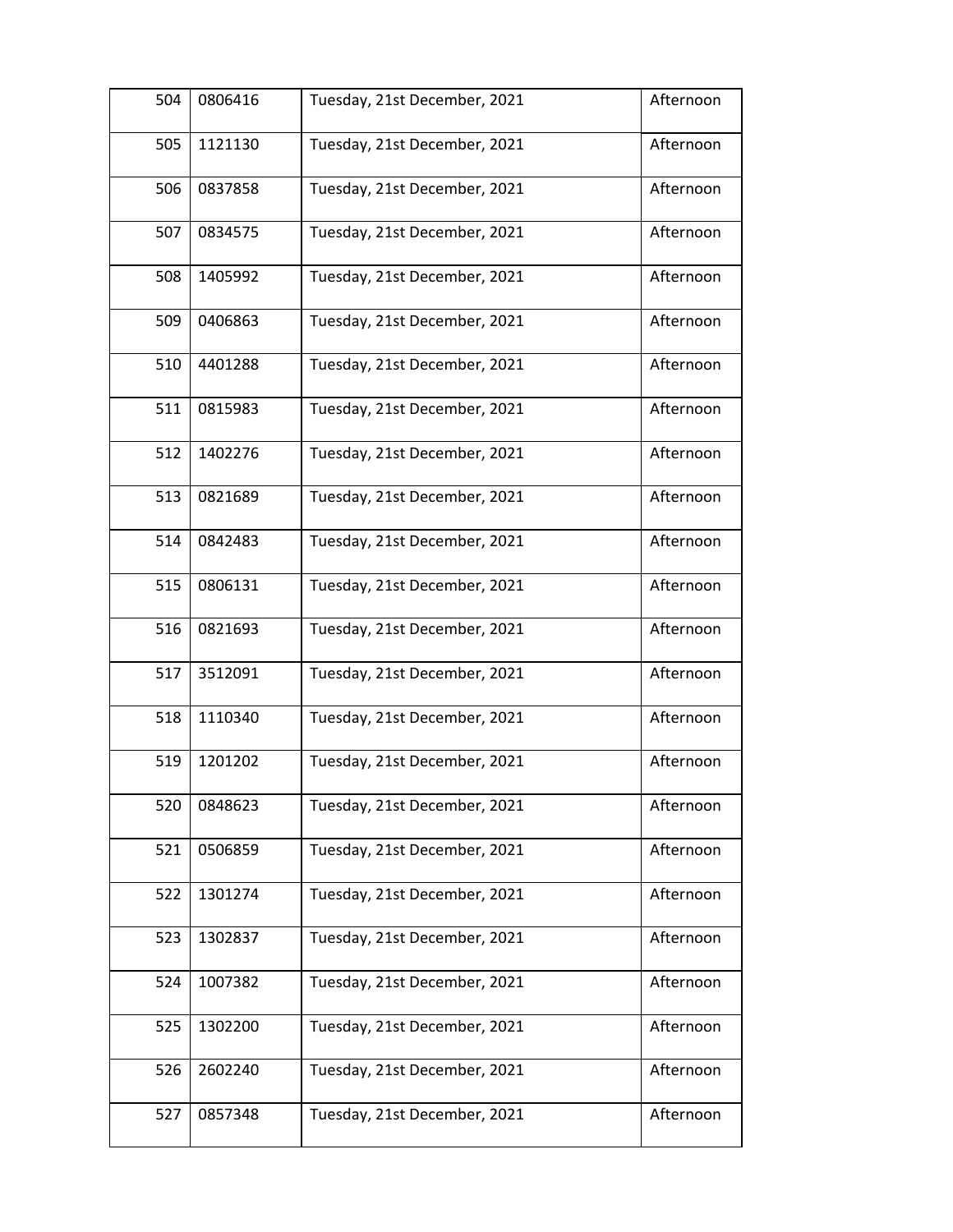| 528 | 0807286 | Tuesday, 21st December, 2021   | Afternoon |
|-----|---------|--------------------------------|-----------|
| 529 | 0806490 | Wednesday, 22nd December, 2021 | Forenoon  |
| 530 | 0836337 | Wednesday, 22nd December, 2021 | Forenoon  |
| 531 | 1401399 | Wednesday, 22nd December, 2021 | Forenoon  |
| 532 | 0402021 | Wednesday, 22nd December, 2021 | Forenoon  |
| 533 | 0840074 | Wednesday, 22nd December, 2021 | Forenoon  |
| 534 | 3513658 | Wednesday, 22nd December, 2021 | Forenoon  |
| 535 | 0847244 | Wednesday, 22nd December, 2021 | Forenoon  |
| 536 | 0513296 | Wednesday, 22nd December, 2021 | Forenoon  |
| 537 | 0809600 | Wednesday, 22nd December, 2021 | Forenoon  |
| 538 | 0849362 | Wednesday, 22nd December, 2021 | Forenoon  |
| 539 | 0855838 | Wednesday, 22nd December, 2021 | Forenoon  |
| 540 | 2608623 | Wednesday, 22nd December, 2021 | Forenoon  |
| 541 | 0836460 | Wednesday, 22nd December, 2021 | Forenoon  |
| 542 | 3511430 | Wednesday, 22nd December, 2021 | Forenoon  |
| 543 | 3402282 | Wednesday, 22nd December, 2021 | Forenoon  |
| 544 | 0411844 | Wednesday, 22nd December, 2021 | Forenoon  |
| 545 | 1403975 | Wednesday, 22nd December, 2021 | Forenoon  |
| 546 | 0406565 | Wednesday, 22nd December, 2021 | Forenoon  |
| 547 | 0859193 | Wednesday, 22nd December, 2021 | Forenoon  |
| 548 | 5400506 | Wednesday, 22nd December, 2021 | Forenoon  |
| 549 | 0821781 | Wednesday, 22nd December, 2021 | Forenoon  |
| 550 | 1301372 | Wednesday, 22nd December, 2021 | Forenoon  |
| 551 | 0824362 | Wednesday, 22nd December, 2021 | Forenoon  |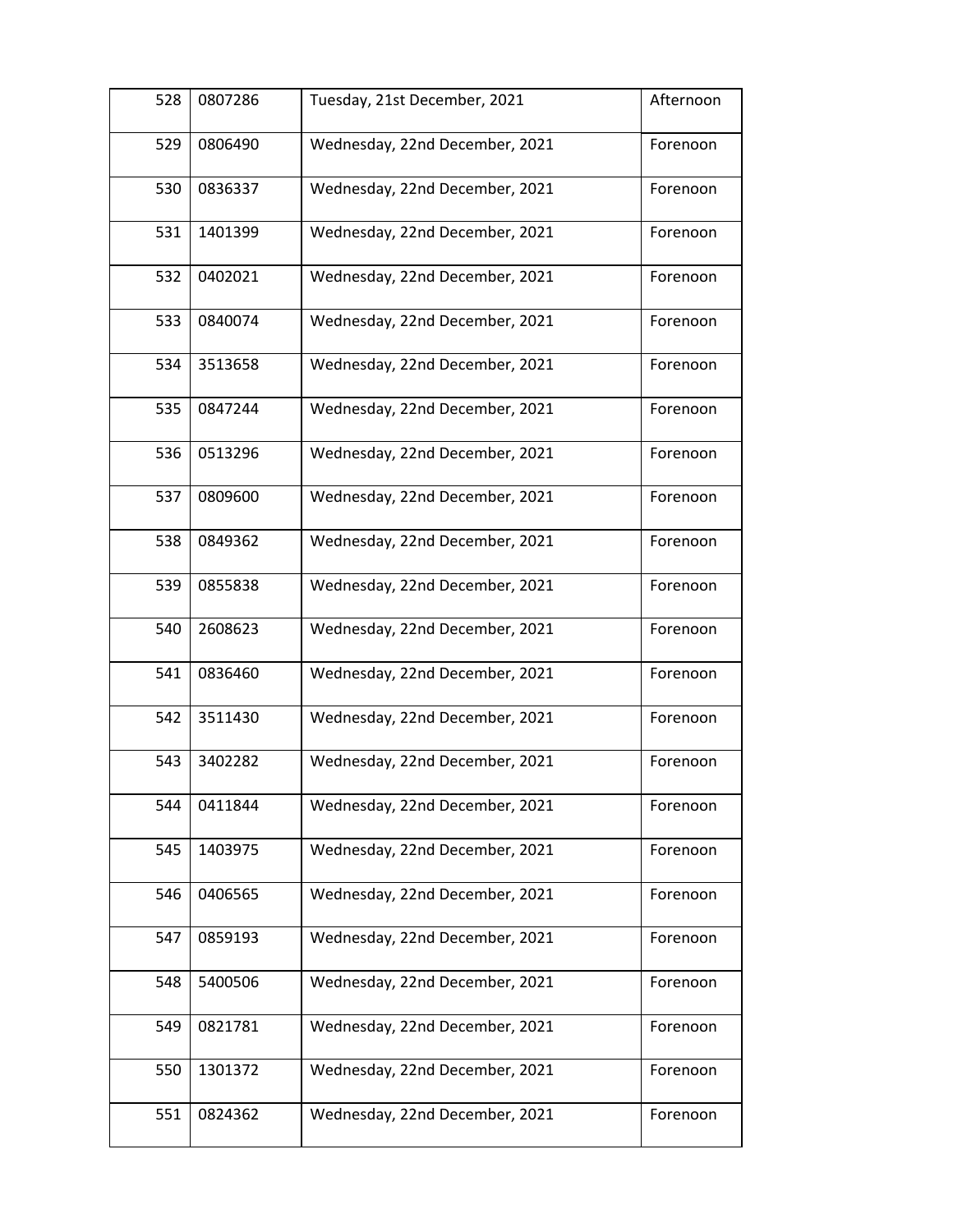| 552 | 0821900 | Wednesday, 22nd December, 2021 | Forenoon  |
|-----|---------|--------------------------------|-----------|
| 553 | 0852956 | Wednesday, 22nd December, 2021 | Forenoon  |
| 554 | 0862240 | Wednesday, 22nd December, 2021 | Forenoon  |
| 555 | 0848418 | Wednesday, 22nd December, 2021 | Forenoon  |
| 556 | 0860394 | Wednesday, 22nd December, 2021 | Forenoon  |
| 557 | 1302293 | Wednesday, 22nd December, 2021 | Forenoon  |
| 558 | 3401130 | Wednesday, 22nd December, 2021 | Forenoon  |
| 559 | 0845971 | Wednesday, 22nd December, 2021 | Afternoon |
| 560 | 0818696 | Wednesday, 22nd December, 2021 | Afternoon |
| 561 | 0841958 | Wednesday, 22nd December, 2021 | Afternoon |
| 562 | 0303373 | Wednesday, 22nd December, 2021 | Afternoon |
| 563 | 0841924 | Wednesday, 22nd December, 2021 | Afternoon |
| 564 | 0823071 | Wednesday, 22nd December, 2021 | Afternoon |
| 565 | 1113393 | Wednesday, 22nd December, 2021 | Afternoon |
| 566 | 3507066 | Wednesday, 22nd December, 2021 | Afternoon |
| 567 | 0853224 | Wednesday, 22nd December, 2021 | Afternoon |
| 568 | 3400974 | Wednesday, 22nd December, 2021 | Afternoon |
| 569 | 0101744 | Wednesday, 22nd December, 2021 | Afternoon |
| 570 | 0823942 | Wednesday, 22nd December, 2021 | Afternoon |
| 571 | 3509525 | Wednesday, 22nd December, 2021 | Afternoon |
| 572 | 0807179 | Wednesday, 22nd December, 2021 | Afternoon |
| 573 | 0861972 | Wednesday, 22nd December, 2021 | Afternoon |
| 574 | 1120186 | Wednesday, 22nd December, 2021 | Afternoon |
| 575 | 0849510 | Wednesday, 22nd December, 2021 | Afternoon |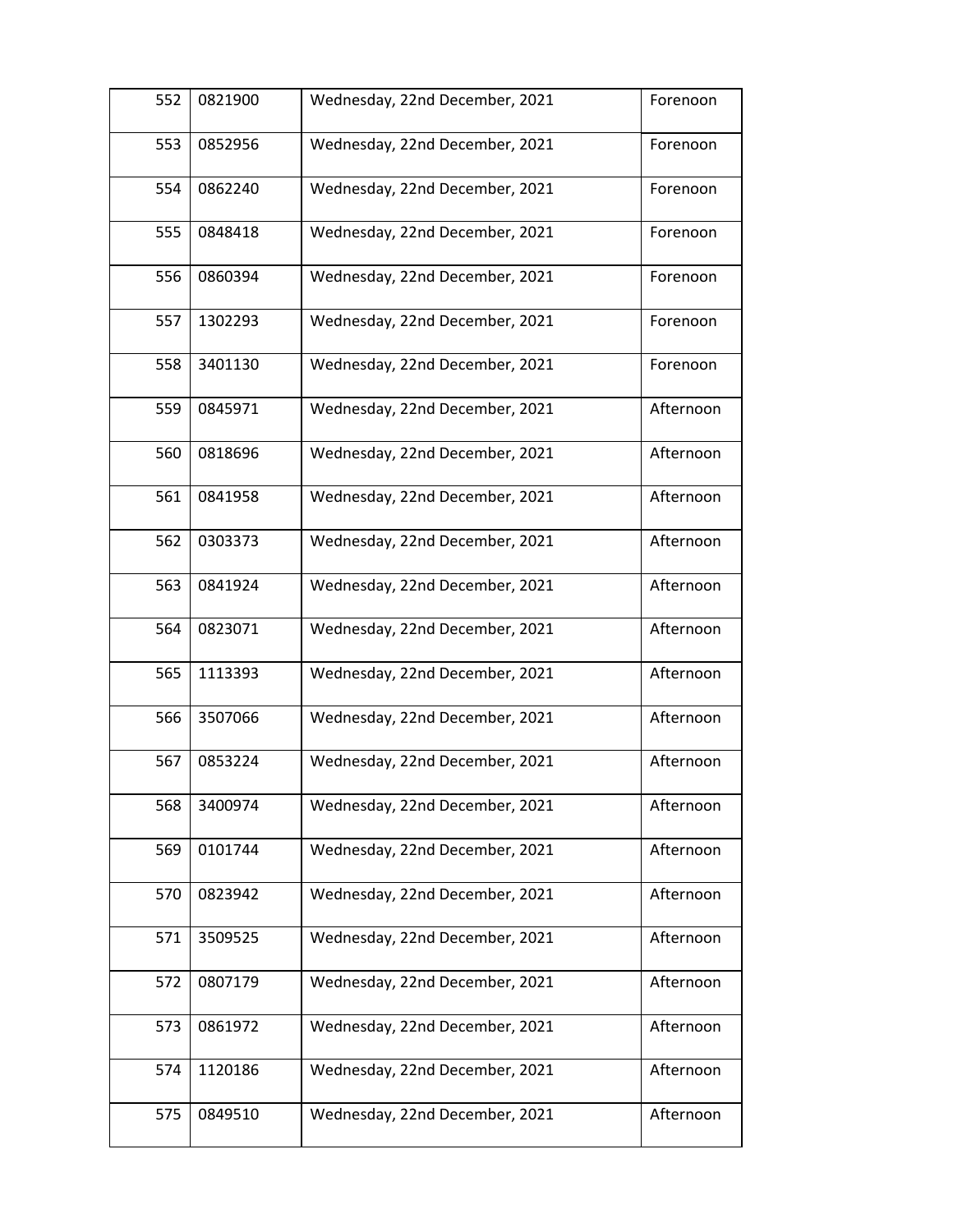| 576 | 1112808 | Wednesday, 22nd December, 2021 | Afternoon |
|-----|---------|--------------------------------|-----------|
| 577 | 0863148 | Wednesday, 22nd December, 2021 | Afternoon |
| 578 | 0853905 | Wednesday, 22nd December, 2021 | Afternoon |
| 579 | 0845559 | Wednesday, 22nd December, 2021 | Afternoon |
| 580 | 0821279 | Wednesday, 22nd December, 2021 | Afternoon |
| 581 | 0848661 | Wednesday, 22nd December, 2021 | Afternoon |
| 582 | 0802026 | Wednesday, 22nd December, 2021 | Afternoon |
| 583 | 0835125 | Wednesday, 22nd December, 2021 | Afternoon |
| 584 | 0607229 | Wednesday, 22nd December, 2021 | Afternoon |
| 585 | 0815189 | Wednesday, 22nd December, 2021 | Afternoon |
| 586 | 1300423 | Wednesday, 22nd December, 2021 | Afternoon |
| 587 | 0862290 | Wednesday, 22nd December, 2021 | Afternoon |
| 588 | 2600235 | Wednesday, 22nd December, 2021 | Afternoon |
| 589 | 1120312 | Thursday, 23rd December, 2021  | Forenoon  |
| 590 | 0829331 | Thursday, 23rd December, 2021  | Forenoon  |
| 591 | 0849988 | Thursday, 23rd December, 2021  | Forenoon  |
| 592 | 1122369 | Thursday, 23rd December, 2021  | Forenoon  |
| 593 | 0509411 | Thursday, 23rd December, 2021  | Forenoon  |
| 594 | 1121995 | Thursday, 23rd December, 2021  | Forenoon  |
| 595 | 4402197 | Thursday, 23rd December, 2021  | Forenoon  |
| 596 | 0805925 | Thursday, 23rd December, 2021  | Forenoon  |
| 597 | 0852965 | Thursday, 23rd December, 2021  | Forenoon  |
| 598 | 0854592 | Thursday, 23rd December, 2021  | Forenoon  |
| 599 | 0818409 | Thursday, 23rd December, 2021  | Forenoon  |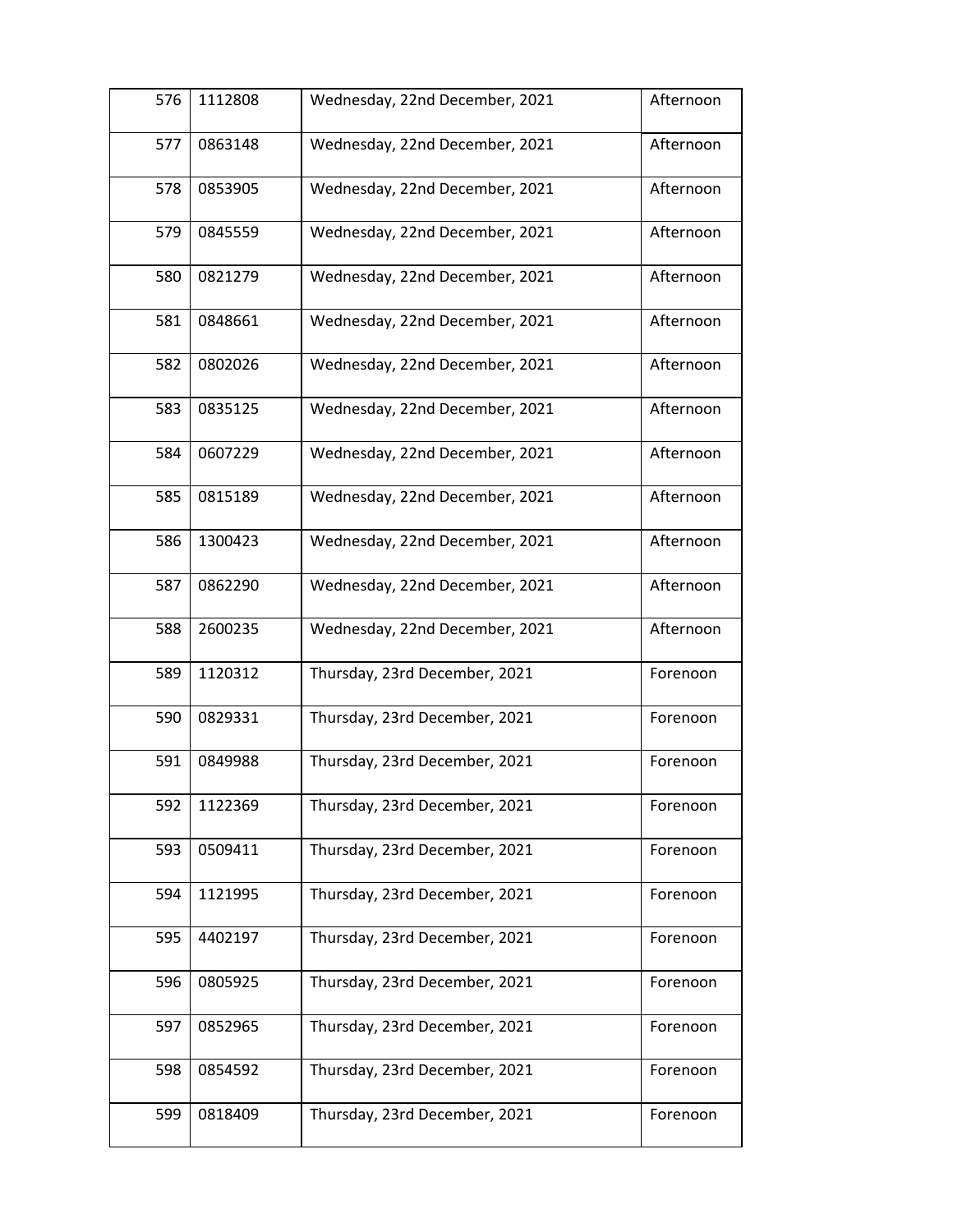| 600 | 0801798 | Thursday, 23rd December, 2021 | Forenoon  |
|-----|---------|-------------------------------|-----------|
| 601 | 0500769 | Thursday, 23rd December, 2021 | Forenoon  |
| 602 | 1117402 | Thursday, 23rd December, 2021 | Forenoon  |
| 603 | 0805982 | Thursday, 23rd December, 2021 | Forenoon  |
| 604 | 0843094 | Thursday, 23rd December, 2021 | Forenoon  |
| 605 | 0823504 | Thursday, 23rd December, 2021 | Forenoon  |
| 606 | 0821484 | Thursday, 23rd December, 2021 | Forenoon  |
| 607 | 0804786 | Thursday, 23rd December, 2021 | Forenoon  |
| 608 | 0507939 | Thursday, 23rd December, 2021 | Forenoon  |
| 609 | 4200350 | Thursday, 23rd December, 2021 | Forenoon  |
| 610 | 4901166 | Thursday, 23rd December, 2021 | Forenoon  |
| 611 | 2624518 | Thursday, 23rd December, 2021 | Forenoon  |
| 612 | 0202484 | Thursday, 23rd December, 2021 | Forenoon  |
| 613 | 0303562 | Thursday, 23rd December, 2021 | Forenoon  |
| 614 | 0836481 | Thursday, 23rd December, 2021 | Forenoon  |
| 615 | 0853395 | Thursday, 23rd December, 2021 | Forenoon  |
| 616 | 1101947 | Thursday, 23rd December, 2021 | Forenoon  |
| 617 | 1203341 | Thursday, 23rd December, 2021 | Forenoon  |
| 618 | 3403273 | Thursday, 23rd December, 2021 | Forenoon  |
| 619 | 1122905 | Thursday, 23rd December, 2021 | Afternoon |
| 620 | 1115424 | Thursday, 23rd December, 2021 | Afternoon |
| 621 | 1300595 | Thursday, 23rd December, 2021 | Afternoon |
| 622 | 0837687 | Thursday, 23rd December, 2021 | Afternoon |
| 623 | 0855430 | Thursday, 23rd December, 2021 | Afternoon |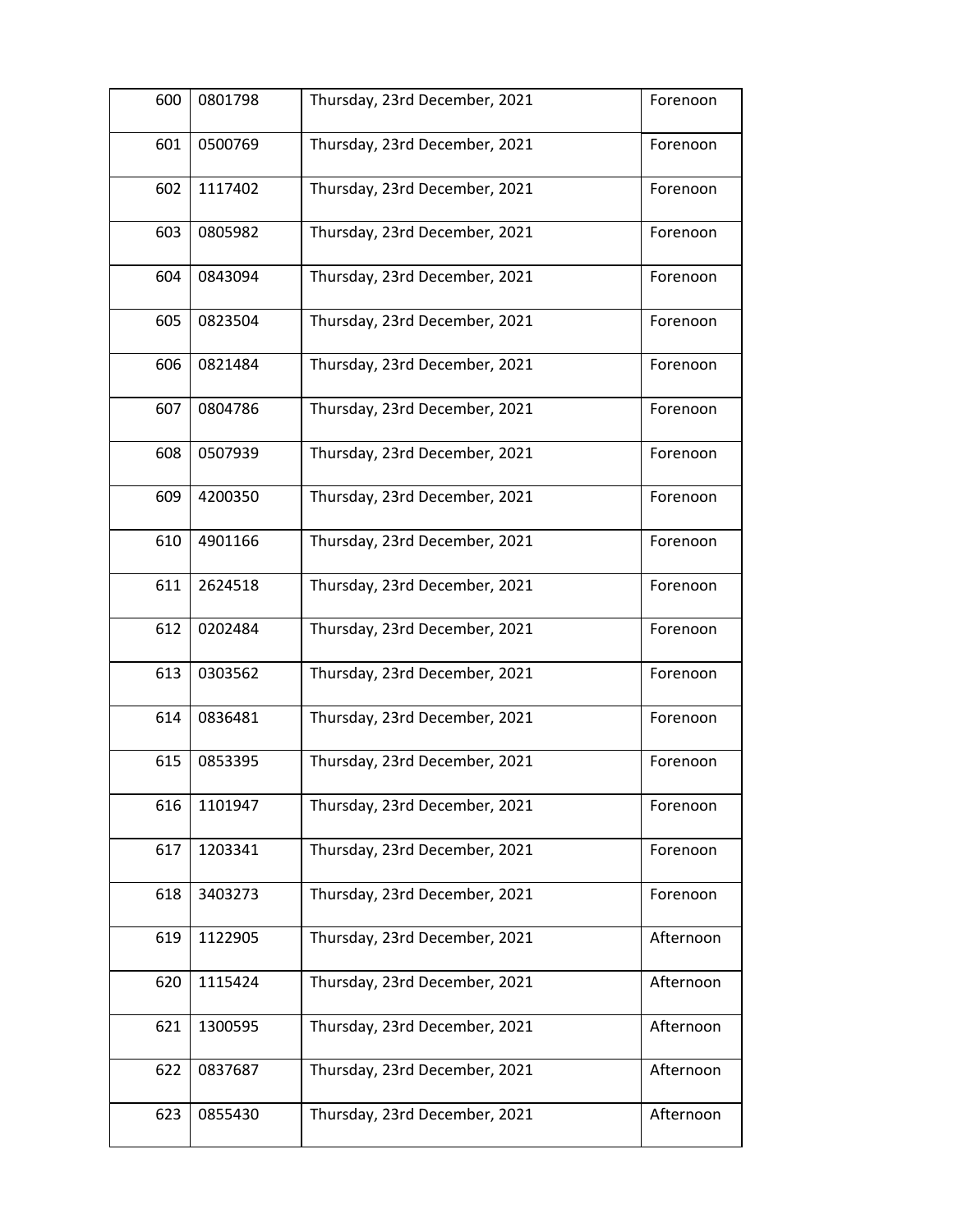| 624 | 4900683 | Thursday, 23rd December, 2021 | Afternoon |
|-----|---------|-------------------------------|-----------|
| 625 | 4200683 | Thursday, 23rd December, 2021 | Afternoon |
| 626 | 0864269 | Thursday, 23rd December, 2021 | Afternoon |
| 627 | 0860593 | Thursday, 23rd December, 2021 | Afternoon |
| 628 | 3500159 | Thursday, 23rd December, 2021 | Afternoon |
| 629 | 0845172 | Thursday, 23rd December, 2021 | Afternoon |
| 630 | 1201338 | Thursday, 23rd December, 2021 | Afternoon |
| 631 | 1108594 | Thursday, 23rd December, 2021 | Afternoon |
| 632 | 0812757 | Thursday, 23rd December, 2021 | Afternoon |
| 633 | 0850869 | Thursday, 23rd December, 2021 | Afternoon |
| 634 | 2621928 | Thursday, 23rd December, 2021 | Afternoon |
| 635 | 0810840 | Thursday, 23rd December, 2021 | Afternoon |
| 636 | 4101459 | Thursday, 23rd December, 2021 | Afternoon |
| 637 | 3513389 | Thursday, 23rd December, 2021 | Afternoon |
| 638 | 0863039 | Thursday, 23rd December, 2021 | Afternoon |
| 639 | 1304933 | Thursday, 23rd December, 2021 | Afternoon |
| 640 | 0830189 | Thursday, 23rd December, 2021 | Afternoon |
| 641 | 0512696 | Thursday, 23rd December, 2021 | Afternoon |
| 642 | 1305844 | Thursday, 23rd December, 2021 | Afternoon |
| 643 | 2600445 | Thursday, 23rd December, 2021 | Afternoon |
| 644 | 0824733 | Thursday, 23rd December, 2021 | Afternoon |
| 645 | 1400417 | Thursday, 23rd December, 2021 | Afternoon |
| 646 | 0205189 | Thursday, 23rd December, 2021 | Afternoon |
| 647 | 0301099 | Thursday, 23rd December, 2021 | Afternoon |